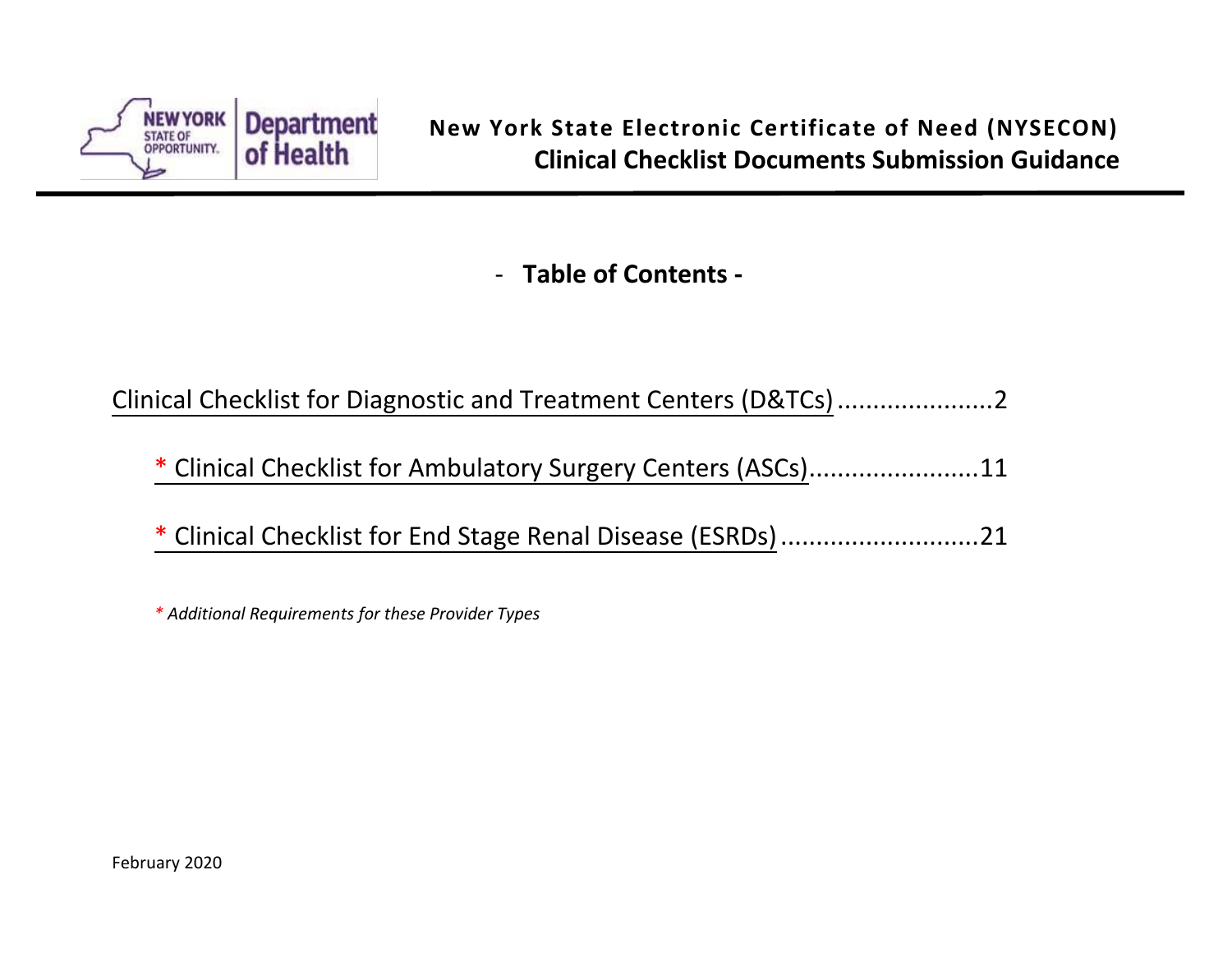<span id="page-1-0"></span>

Please Note: After the materials requested on this NYSECON Clinical Checklist are reviewed offsite, the onsite pre-opening survey will be conducted. All necessary equipment and supplies must be present at that time of the onsite survey, and the facility must be patient ready.

For new providers and providers changing ownership, Administrators **MUST** create a **Health Commerce System (HCS)** account specific to the health care facility. For guidance on how to acquire an HCS account for your facility, click the following link: [https://www.health.ny.gov/prevention/immunization/information\\_system/providers/hpn\\_account\\_instructions.htm](https://www.health.ny.gov/prevention/immunization/information_system/providers/hpn_account_instructions.htm)

### **For NYS Regulations pertaining to free-standing Diagnostic and Treatment Centers (Clinics), refer to State Hospital Code:**

Article 6: Diagnostic and Treatment Centers: NYCRR Title 10: Part 750, Part 751 (751.1 to 751.11), Subpart 752-1 (752-1.1 to 752-1.5) available on our website at <https://www.health.ny.gov/facilities/hospital/>

**Note:** All policies and procedures in the Center Manual must be co-signed by the Medical Director and dated. The Center's Policies and Procedures must be reviewed at least annually and revised as necessary.

| $\vert$ #      | <b>Name of Documentation</b>                              | <b>Minimum Requirements</b>                                                                                                                                                                                                                                                                                                                                                                                                                                                                           | <b>Guidance</b> |
|----------------|-----------------------------------------------------------|-------------------------------------------------------------------------------------------------------------------------------------------------------------------------------------------------------------------------------------------------------------------------------------------------------------------------------------------------------------------------------------------------------------------------------------------------------------------------------------------------------|-----------------|
|                |                                                           |                                                                                                                                                                                                                                                                                                                                                                                                                                                                                                       |                 |
| $\mathbf{1}$   | <b>Organizational Chart</b><br>(delineating authority, to | Administrator<br>a)<br><b>Medical Director</b><br>b)                                                                                                                                                                                                                                                                                                                                                                                                                                                  |                 |
|                | include but is not limited to):                           | Director of Nursing<br>C)<br>Define who has authority over the Consultants (e.g. Pharmacy, Medical Record, Social<br>d)<br>Worker - if applicable)                                                                                                                                                                                                                                                                                                                                                    |                 |
| $\overline{2}$ | <b>Governing Authority Bylaws</b>                         | Operator -<br>Rules and Bylaws including selection of members, number of members needed for<br>a)<br>quorum; at least quarterly meetings (except if sole proprietor), committees (except if<br>sole proprietor), and appointment of Department Directors must be developed.<br>Responsibilities of the governing body including involvement in Quality<br>$\circ$<br>Assurance and Performance Improvement (QAPI)<br>Meeting schedule<br>$\circ$<br>Scope of Services and Purpose of the Center<br>b) |                 |
| 3              | <b>Medical Provider Bylaws and</b>                        | <b>Bylaws, Rules and Regulations of the Medical Staff -</b><br>a)                                                                                                                                                                                                                                                                                                                                                                                                                                     |                 |
|                | <b>Rules</b>                                              | These Medical Bylaws are to be approved by the Operator. If Physician Assistants or<br>Registered Specialist Assistants are being used, the Medical Bylaws are to include the<br>provision of formal procedures for the evaluation of the application and credentials and                                                                                                                                                                                                                             |                 |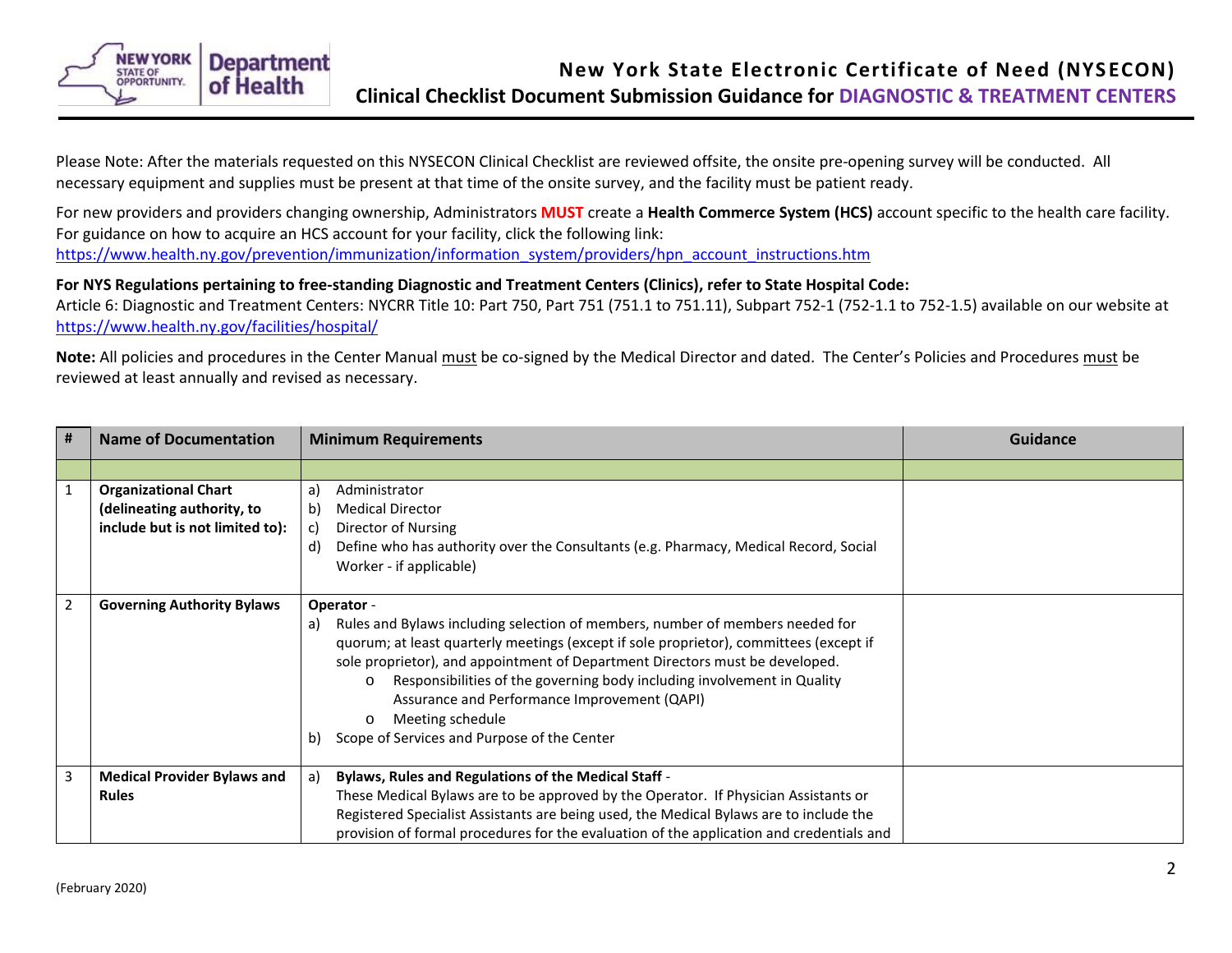| # | <b>Name of Documentation</b>                                                                 | <b>Minimum Requirements</b>                                                                                                                                                                                                                                                                                                                                                                                                                                                                                                                                                                                                                                                                                                                                                                                                                                                                           | <b>Guidance</b>                                                                                        |
|---|----------------------------------------------------------------------------------------------|-------------------------------------------------------------------------------------------------------------------------------------------------------------------------------------------------------------------------------------------------------------------------------------------------------------------------------------------------------------------------------------------------------------------------------------------------------------------------------------------------------------------------------------------------------------------------------------------------------------------------------------------------------------------------------------------------------------------------------------------------------------------------------------------------------------------------------------------------------------------------------------------------------|--------------------------------------------------------------------------------------------------------|
|   |                                                                                              | recredentialing of Physician Assistants and Registered Specialist Assistants applying for<br>privileges to provide medical services under a Physician's supervision.<br><b>History &amp; Physical Policy</b><br>b)<br>Physician Evaluation, Admission Assessment and Discharge Policies<br>c)<br>o Development of a comprehensive care plan                                                                                                                                                                                                                                                                                                                                                                                                                                                                                                                                                           |                                                                                                        |
| 4 | <b>Content of Medical Provider</b><br><b>Credential and Quality</b><br><b>Assurance File</b> | <b>MDs and Mid-Levels -</b><br>License<br>a)<br><b>Board Certification</b><br>b)<br>Delineation of privileges supported by recommendations<br>c)<br>Appointment Letter with Recredentialing Bi-Annually<br>d)<br>DEA (Drug Enforcement Administration)<br>e)<br>BCLS (Basic Cardiac Life Support) or ACLS/PALS (Advanced Cardiac Life Support /<br>f)<br>Pediatric Advanced Life Support) as per Emergency Protocol.<br>Applications for admission to staff containing Statement of Training and Experience<br>g)<br>Evidence of ongoing Quality Review<br>h)<br>Evaluation of application & credentials of Mid-level Practitioners.<br>i)<br>Policy regarding oversite of Non-Physician Mid-Level Providers<br>j)<br>Evidence of Admitting Privileges at a Medicare-participating hospital or local non-<br>k)<br>participating hospital that provides Emergency Services<br>Receipt of Bylaws<br>I) | Actual Credential Files for staff will be<br>reviewed onsite. Submit a sample file -<br>TEMPLATE Only. |
| 5 | <b>Content of all Staff Personnel</b><br>and Health File                                     | All applicable staff<br>a)<br>i)<br>License<br>ii)<br>BCLS or ACLS/PALS as per emergency protocol<br>Orientation Skills Checklist - specific to job description and title (i.e. Nursing,<br>iii)<br>Surgical Technologists, etc.)<br><b>Health Files</b><br>b)<br>Measles and Rubella Titers or proof of immunizations<br>i)<br>Mantoux annually or chest X-ray (CXR) on file<br>ii)<br>iii)<br>Pre-Employment and Annual Health Exam<br>Rubeola (Post 1956)<br>iv)<br>v)<br>Influenza<br>vi)<br><b>Hepatitis B</b><br>Vaccine or declined<br>vii)                                                                                                                                                                                                                                                                                                                                                    | (Include MDs, RNs, Clerks, Mid-Level<br>Practitioners, Techs, Nursing Assistants,<br>etc.)             |
| 6 | <b>Staff Education and Training</b>                                                          | Job Description for all staff with position requirements<br>a)<br>Evidence that the facility provided copies of policies regarding employment<br>b)<br>Evidence that the facility provided orientation to staff on facility's policies<br>C)<br>d)<br>Patient care responsibilities                                                                                                                                                                                                                                                                                                                                                                                                                                                                                                                                                                                                                   |                                                                                                        |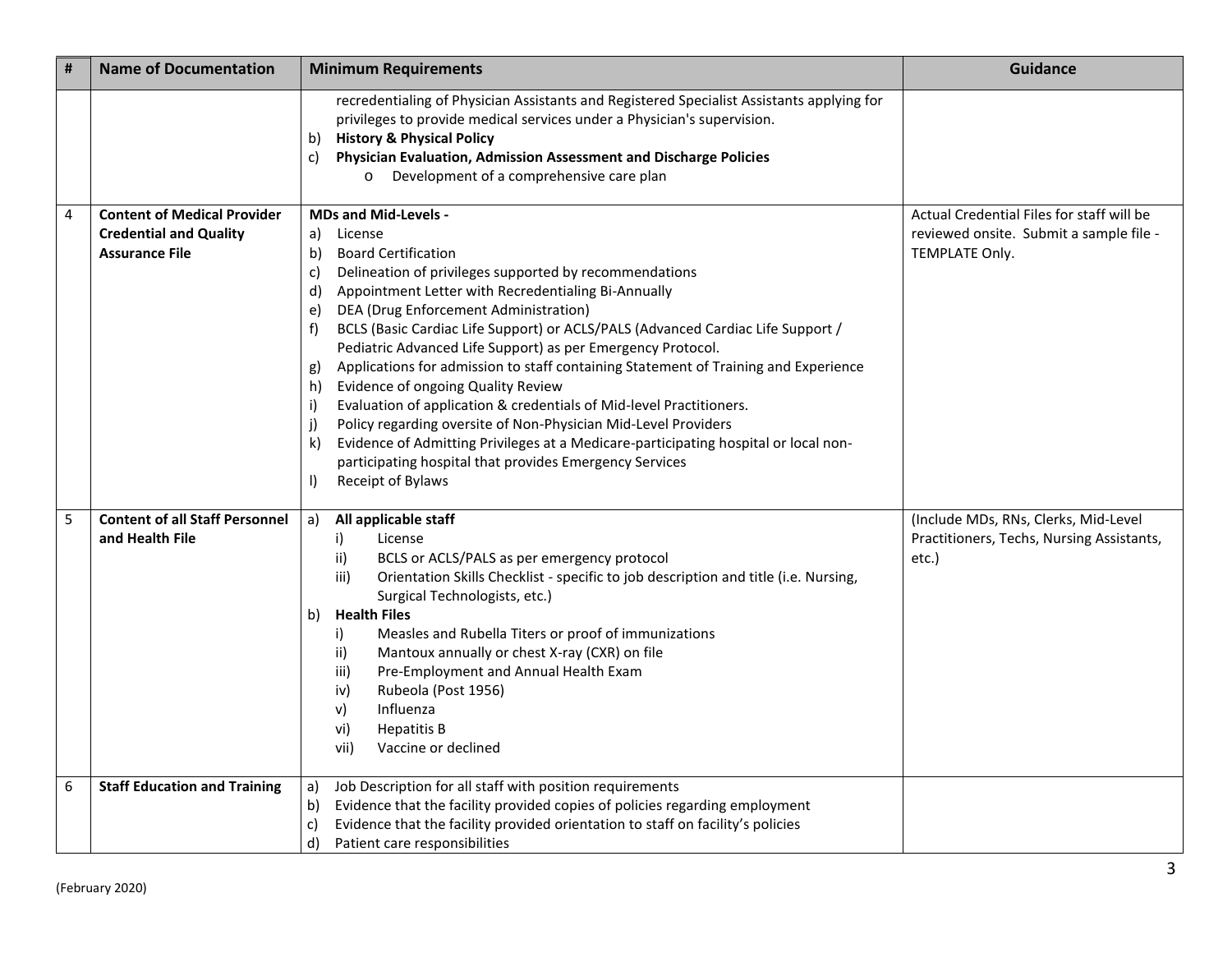| #              | <b>Name of Documentation</b>  | <b>Minimum Requirements</b>                                                                                                                                                                                                                                                                                                                                                                                                                                                                                                                                                                                                                                                                                                                                                                                                                                                                                                                                                                                                                                                                                                                   | Guidance |
|----------------|-------------------------------|-----------------------------------------------------------------------------------------------------------------------------------------------------------------------------------------------------------------------------------------------------------------------------------------------------------------------------------------------------------------------------------------------------------------------------------------------------------------------------------------------------------------------------------------------------------------------------------------------------------------------------------------------------------------------------------------------------------------------------------------------------------------------------------------------------------------------------------------------------------------------------------------------------------------------------------------------------------------------------------------------------------------------------------------------------------------------------------------------------------------------------------------------|----------|
|                |                               | In services for DOH mandated courses on HIV Confidentiality and HIPAA/ Patient Rights/<br>e)<br>Advance Directives/ Infection Control and Universal Precautions/ Fire Safety/ Child<br>Abuse- Domestic Violence and Human Trafficking<br><b>Advance Directives Policy</b><br>f)<br>Annual performance evaluations and competency assessments<br>g)                                                                                                                                                                                                                                                                                                                                                                                                                                                                                                                                                                                                                                                                                                                                                                                            |          |
| $\overline{7}$ | <b>Staffing Plan</b>          | Staffing Plan for each type of staff (MDs, Nurses, Techs, other) with list of names and<br>a)<br>staff titles<br>Basic Staffing Pattern including supervision<br>b)<br>Hours of Operation<br>C)                                                                                                                                                                                                                                                                                                                                                                                                                                                                                                                                                                                                                                                                                                                                                                                                                                                                                                                                               |          |
| 8              | <b>Quality Assurance Plan</b> | The Operator who will develop and implement a written Quality Assurance (QA)<br>a)<br>Program.<br>The QA Plan and oversight of technical operations and quality audits.<br>b)<br>The QA plan will identify the Medical Director who is responsible for the supervision of<br>C)<br>the QA Program and for reporting the activities of the Program to the Operator.<br>QA Audit Plan which will specifically include the number of charts that will be reviewed<br>and will define the timeframe in which the reviews will occur. The plan will include the<br>indicators/review criteria that will be used.<br>Please specify: the responsibilities of participants; regularly scheduled reviews of<br>d)<br>Medical Records, Complaints and Incidents; participation by each professional service;<br>findings and actions to be taken to resolve identified problems, and timely<br>implementation of corrective actions with periodic assessments of the results of such<br>actions and how information gets to the Governing Body.<br>Incident/Occurrence Reporting Policy and Incident types will include reporting<br>e)<br>timeframes. |          |
| 9              | <b>Infection Control Plan</b> | Name of the Infection Control Practitioner.<br>a)<br>Infection control committee<br>b)<br>Demonstrate how IC Guidelines are being used to follow national recognized IC<br>C)<br>Standards (CDC, AORN, APIC, SHEA).<br>System used to actively identify infections related to procedures performed and<br>d)<br>documentation of tracking.<br>How IC is incorporated into QAPI?<br>e)<br>Policies and Procedures (Based on National Standards) for:<br>f)<br>Hand hygiene<br>$\circ$<br>Specific measures for MDROs (Multiple Drug Resistant Organisms)<br>$\circ$<br>Injection practices<br>O<br>Policy for cleaning glucometers<br>$\circ$                                                                                                                                                                                                                                                                                                                                                                                                                                                                                                  |          |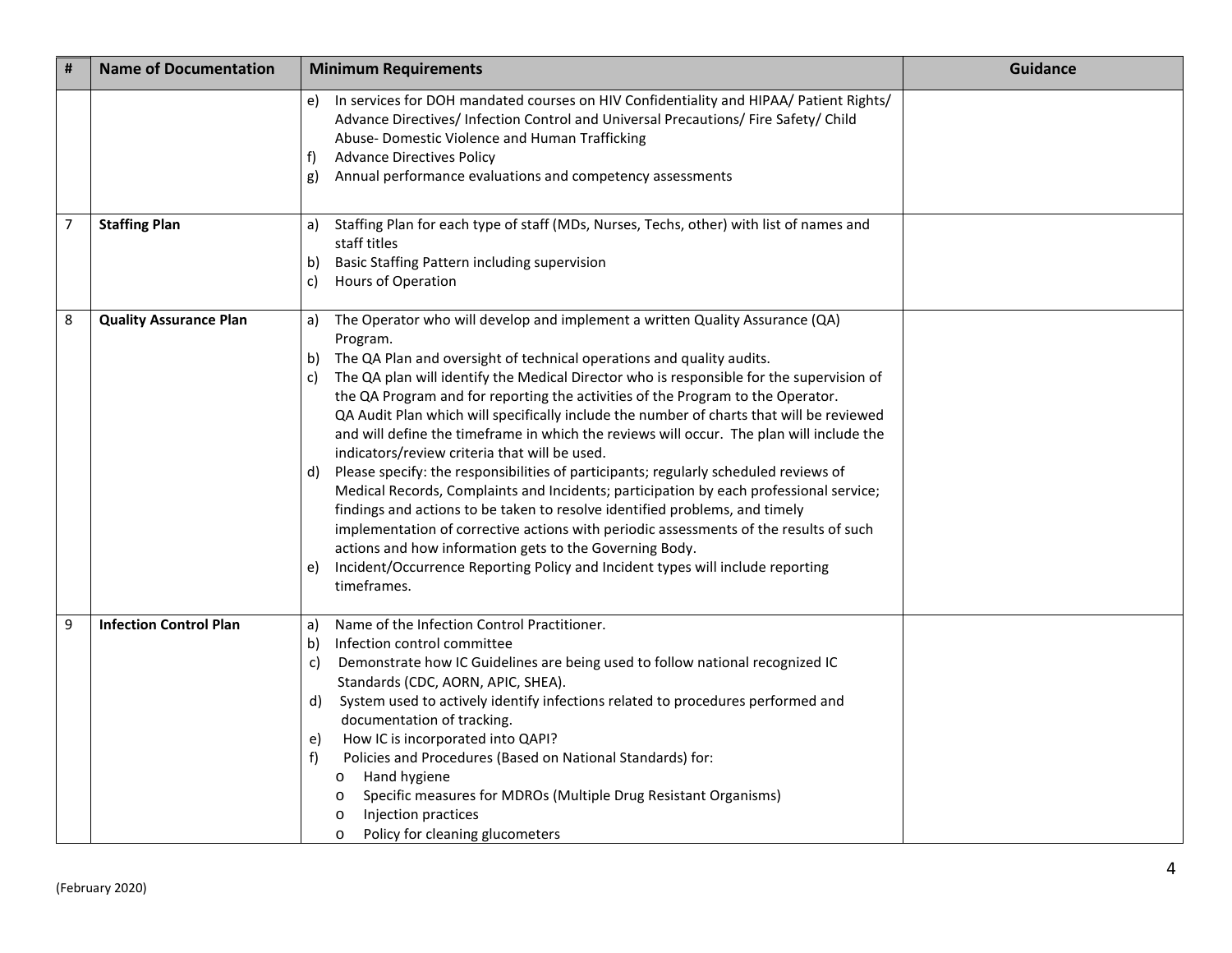| #  | <b>Name of Documentation</b>  | <b>Minimum Requirements</b>                                                                                                                                                                                                                                                                                                                                                                                                                                                                                                                                                                                                                                                                                                                                                                                                                                                                                                                                                                                                                                                                                                                                                                                                                               | <b>Guidance</b> |
|----|-------------------------------|-----------------------------------------------------------------------------------------------------------------------------------------------------------------------------------------------------------------------------------------------------------------------------------------------------------------------------------------------------------------------------------------------------------------------------------------------------------------------------------------------------------------------------------------------------------------------------------------------------------------------------------------------------------------------------------------------------------------------------------------------------------------------------------------------------------------------------------------------------------------------------------------------------------------------------------------------------------------------------------------------------------------------------------------------------------------------------------------------------------------------------------------------------------------------------------------------------------------------------------------------------------|-----------------|
|    |                               | Multi-dose medications<br>$\circ$<br>Policy for reportable communicable diseases<br>$\circ$<br>Orientation of all new employees in IC and personal hygiene; with ongoing<br>$\circ$<br>education in IC<br>Screening and surveillance of patients and HCWs (Health Care Workers) for risk<br>$\circ$<br>of/actual infections and communicable diseases<br>Methods to minimize source & transmission of infection<br>$\circ$<br>Active surveillance program<br>$\circ$<br>Provision for infected or contaminated patients<br>O<br><b>Isolation Procedures</b><br>$\circ$<br>Hazardous Waste Handling<br>O<br>Sterilization/autoclave spore-testing/validation single use devices (for reprocessed<br>$\circ$<br>check FDA requirements)<br>Single use equipment<br>$\circ$<br><b>Offsite Sterilization Contract</b><br>$\circ$<br>Sterilizing equipment testing results<br>$\circ$<br>Separation of clean equipment/instrument storage<br>$\circ$<br>Patient follow up after discharge, tracking, documented in Medical Record<br>$\circ$<br>Resuscitative techniques (codes)<br>$\circ$<br>Special provision for infected or contaminated patients<br>$\circ$<br>Needle stick injuries/potential HIV exposure<br>$\circ$<br><b>Blood Spills</b><br>$\circ$ |                 |
| 10 | <b>Patient Emergency Plan</b> | Patient Emergency Policy specification of who (MD, Mid-Levels, RN, etc.) requires BCLS<br>(basic life support)/ACLS (advanced life support)/PALS (pediatric advanced life support); (a<br>practitioner qualified in resuscitation technique and emergency care must remain present<br>until all patients are discharged).<br>Emergency protocol if patient codes (process; requirements of staff)<br>a)<br>Emergency equipment and supplies; contents of crash cart. (Emergency drugs and<br>b)<br>supplies as per Medical Staff {formulary by Anesthesia})<br>Emergency call system<br>C)<br>Generator testing if facility has a generator<br>d)<br>Evacuation plan (fire)<br>e)<br>Disaster Preparedness Plan (coordination of plan with State and Local authorities as<br>f)<br>appropriate)<br>All Code Policies<br>g)<br>Preventative maintenance on equipment<br>h)<br>Operation, security and maintenance of the facility                                                                                                                                                                                                                                                                                                                          |                 |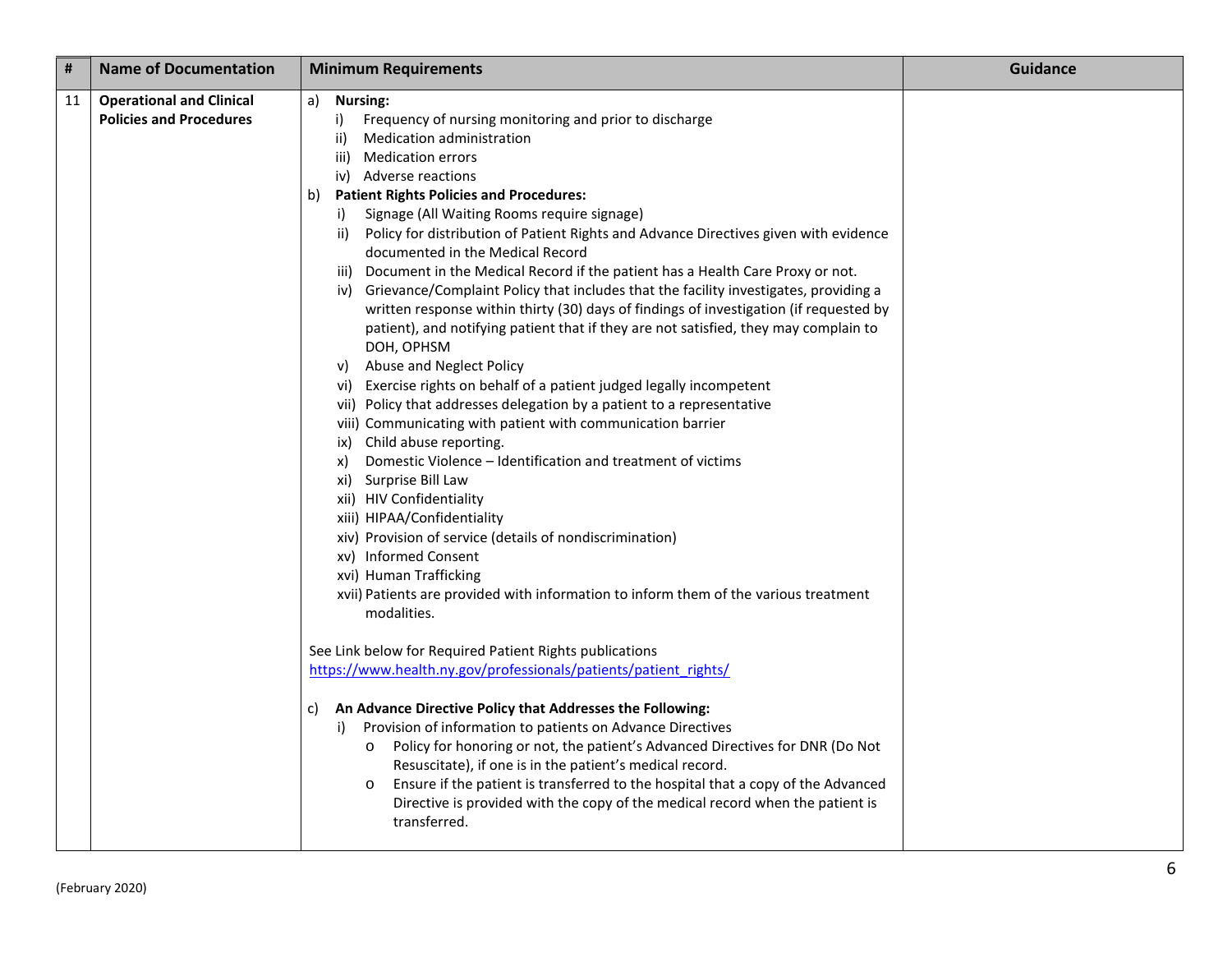| #  | <b>Name of Documentation</b>       | <b>Minimum Requirements</b>                                                                                                                                                                                                                                                                                                                                                                                                                          | <b>Guidance</b> |
|----|------------------------------------|------------------------------------------------------------------------------------------------------------------------------------------------------------------------------------------------------------------------------------------------------------------------------------------------------------------------------------------------------------------------------------------------------------------------------------------------------|-----------------|
|    |                                    | <b>Social Work Services:</b><br>d)<br>Policy for evaluation of patients for medically related personnel and social<br>i)<br>problems<br>Staff member/position designated to coordinate with community services.<br>ii)<br>Referral to health-care facility or practitioner for service(s) not available at the<br>iii)<br>facility.                                                                                                                  |                 |
|    |                                    | <b>Radiology Services</b><br>e)<br>Description of how services are provided/obtained.<br>i)<br>Procedures for requesting services.<br>ii)<br>iii) X-ray equipment testing, registration<br>iv) Incorporation of reports into the Medical Record<br>v) Safety for patients and personnel (lead aprons, exposure badges)<br><b>Pharmacy Services</b><br>t)<br>Description of how services are provided/obtained.<br>Procedures for requesting services |                 |
|    |                                    | ii)<br><b>Other Services Not Available at the Center</b><br>g)<br>Description of how services are provided/obtained.<br>i)<br>ii) Procedures for requesting services<br><b>Discharge Policies and Procedures:</b><br>h)                                                                                                                                                                                                                              |                 |
|    |                                    | Discharge Order signed by the Physician.<br>Verbal instructions confirmed by written instructions are provided at discharge that<br>include at least the following:<br>Phone number to be used by the patient if complications or questions<br>i)<br>Directions for medications prescribed<br>ii)<br>iii) Date, time, and location of follow-up visit<br>iv) Where to go in case of emergency                                                        |                 |
| 12 | <b>Transfer Agreements</b>         | Plan and Procedure for the transfer of patients to a nearby hospital when hospitalization is<br>indicated.<br>Arrangements for an ambulance service include, when appropriate, escort of the<br>$\circ$<br>patient to the hospital by an appropriate staff member.                                                                                                                                                                                   |                 |
| 13 | <b>List of Contracted Services</b> | Pharmacist - Contract with Pharmacist<br>a)<br>Housekeeping<br>b)<br><b>Biohazard Removal</b><br>c)<br>Medical Record Consultant if applicable - (The Operator shall designate a staff member<br>d)<br>who has overall supervisory responsibility for the Medical Record System. The Operator<br>shall ensure that the Medical Record Supervisor receives consultation from a qualified                                                              |                 |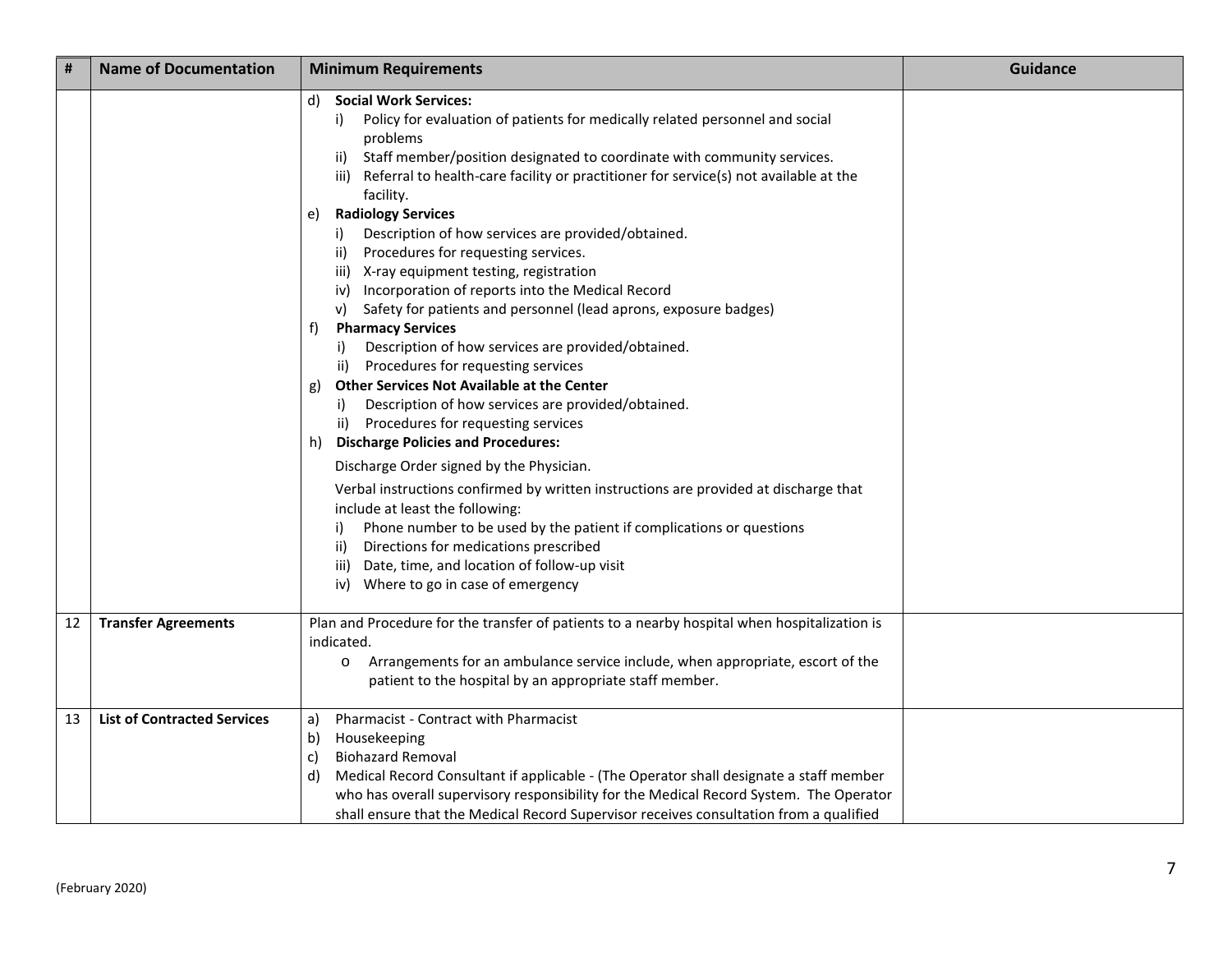| $\pmb{\sharp}$ | <b>Name of Documentation</b>                              | <b>Minimum Requirements</b>                                                                                                                                                                                                                                                                                                                                                                                                                                                                                                                                                                                                                                                                                                                                                                                                                                                                                                                                                                                                                                                                                                                                                                                                                                                                                                                                                                                                             | <b>Guidance</b> |
|----------------|-----------------------------------------------------------|-----------------------------------------------------------------------------------------------------------------------------------------------------------------------------------------------------------------------------------------------------------------------------------------------------------------------------------------------------------------------------------------------------------------------------------------------------------------------------------------------------------------------------------------------------------------------------------------------------------------------------------------------------------------------------------------------------------------------------------------------------------------------------------------------------------------------------------------------------------------------------------------------------------------------------------------------------------------------------------------------------------------------------------------------------------------------------------------------------------------------------------------------------------------------------------------------------------------------------------------------------------------------------------------------------------------------------------------------------------------------------------------------------------------------------------------|-----------------|
|                |                                                           | Medical Record Practitioner if the Supervisor is not a qualified Medical Record<br>Practitioner.)<br>Preventive Maintenance (PM) Checks<br>e)<br>f)<br>Linens<br>Laboratory<br>g)<br>Social Worker<br>h)                                                                                                                                                                                                                                                                                                                                                                                                                                                                                                                                                                                                                                                                                                                                                                                                                                                                                                                                                                                                                                                                                                                                                                                                                                |                 |
| 14             | <b>CLEP Laboratory Licenses</b>                           | CLEP (Clinical Laboratory Evaluation Program) Laboratory Permit or Limited Service<br>a)<br>Laboratory Registration Certificate for tests performed onsite (e.g. fingerstick glucose,<br>urine pregnancy).<br>Routine and emergency tests performed at the facility or referred to a contracted NYS<br>b)<br>permitted laboratory)<br>Procedures for requesting tests and obtaining blood, tissue and culture specimens with<br>C)<br>incorporation of reports into the Medical Record<br>Pathology Report findings and tissue exemptions<br>d)<br>Policy for "ensuring prompt follow-up action on patients with abnormal test results"<br>e)                                                                                                                                                                                                                                                                                                                                                                                                                                                                                                                                                                                                                                                                                                                                                                                           |                 |
| 15             | <b>Sample Admission</b><br><b>Packet/Patient Brochure</b> | Samples should include a copy of the actual Patient Rights information given to patient.                                                                                                                                                                                                                                                                                                                                                                                                                                                                                                                                                                                                                                                                                                                                                                                                                                                                                                                                                                                                                                                                                                                                                                                                                                                                                                                                                |                 |
| 16             | <b>Sample Clinical Record</b>                             | Copy of Medical Record Content: (Sample of Clinical Record - TEMPLATE only).<br>a)<br>Including forms such as:<br><b>Fact Sheet</b><br>$\circ$<br>Allergies<br>$\circ$<br>Documentation that Patient Rights & Advance Directives were given.<br>$\circ$<br>Medical Records must be stored in a place that can be locked and secured.<br>b)<br>Designated staff member who has overall supervisory responsibility (if the Medical<br>C)<br>Record Supervisor is not a qualified Medical Record Practitioner), is designated to<br>ensure that the Medical Record Supervisor received consultation from a qualified<br>Medical Record Practitioner Consultant.<br>Retention, preservation and confidentiality (ADULTS: Retain for six (6) years minimum;<br>d)<br>MINORS: Retain for six (6) years past procedure or three (3) years past majority<br>(whichever is longer).<br>Procedure for sending a copy of pertinent parts of Medical Record, with patient's<br>e)<br>consent, when patient is referred elsewhere<br>Policy for granting patient access<br>t)<br>Prompt transfer of copy of pertinent parts of Medical Record when referred to facility or<br>g)<br>practitioner (e.g., if transferred to hospital)<br>When treated with an outside healthcare provider that is relevant to the patient's care,<br>h)<br>a clinical summary or other pertinent documents is obtained (e.g., if History and<br>Physical is performed) |                 |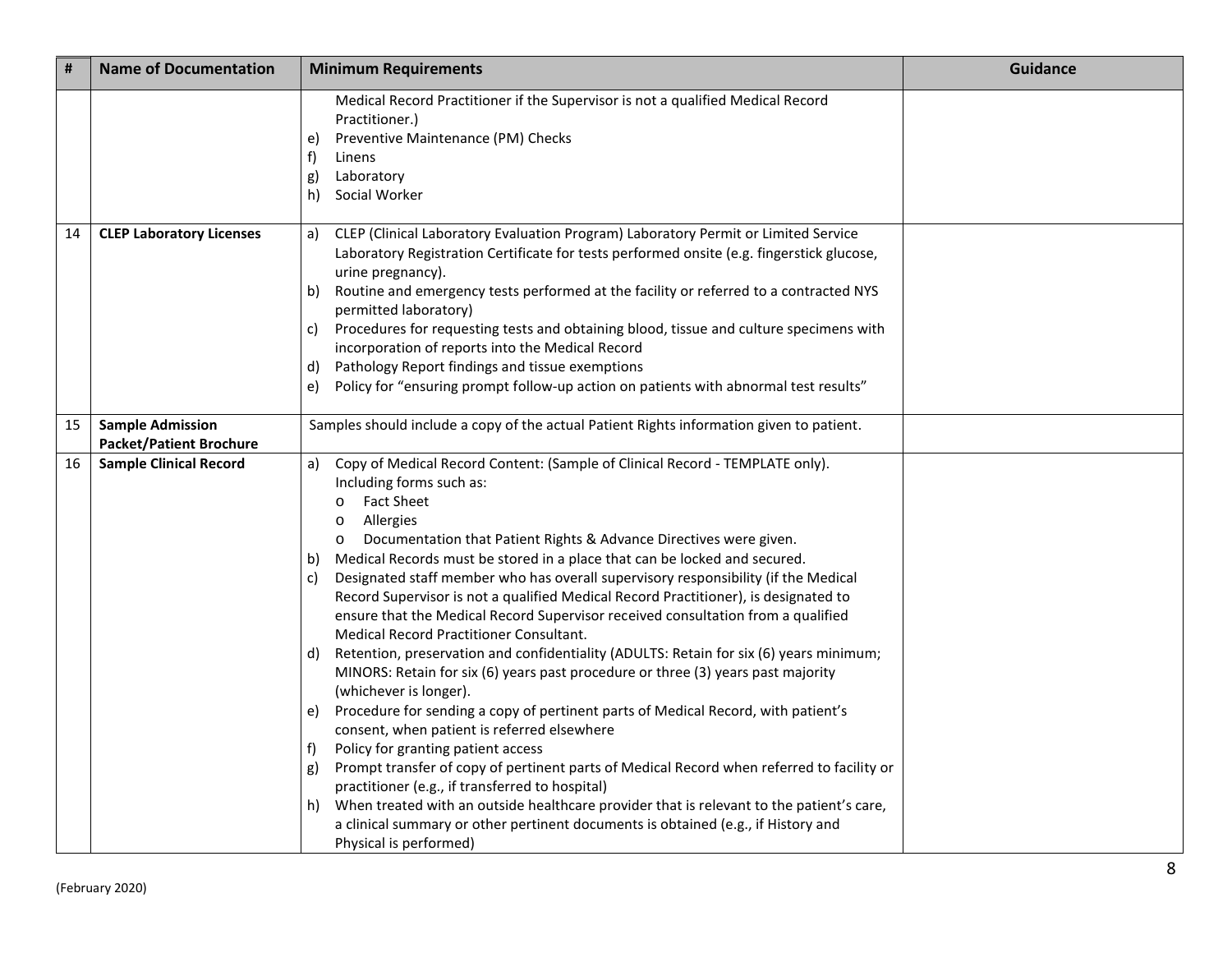|    | <b>Name of Documentation</b>      | <b>Minimum Requirements</b>                                                                | Guidance |
|----|-----------------------------------|--------------------------------------------------------------------------------------------|----------|
|    |                                   | Release of records, as per Patient Rights.                                                 |          |
|    | <b>Sample Contract Audit Form</b> | Submit a Sample of the Personnel Record - TEMPLATE only. Additional personnel Records      |          |
|    |                                   | will be reviewed onsite                                                                    |          |
| 18 | <b>Sample Contracted Services</b> | Provide samples of forms or evidence of documentation that will be used to audit contracts |          |
|    | Audit                             | and review contracted services.                                                            |          |
|    |                                   | Contracted services must be monitored, and contracts must be reviewed annually.<br>$\circ$ |          |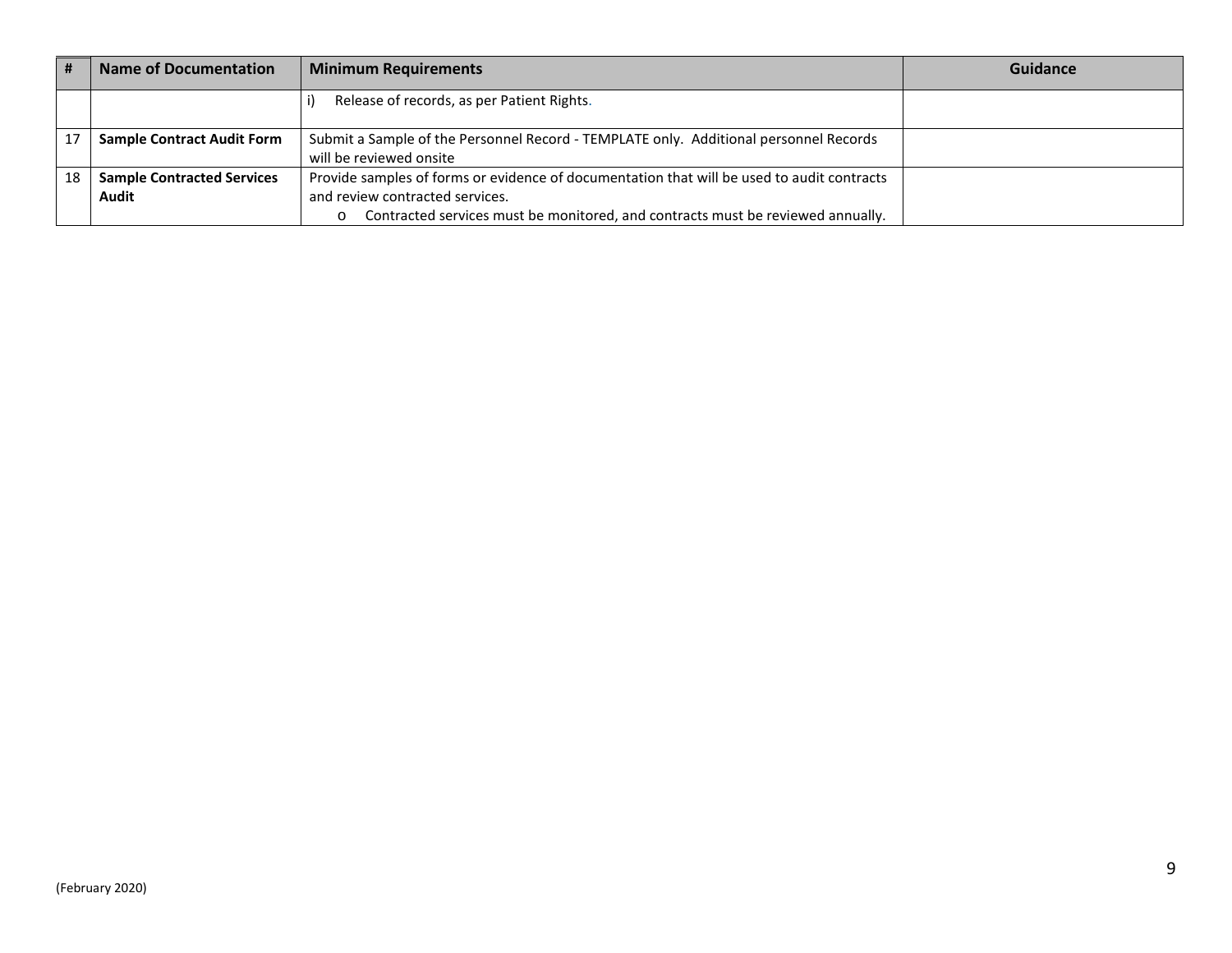|                                                                                                                   | <b>STEPS TO TAKE AFTER RECEIVING YOUR OPERATING CERTIFICATE</b>                                                                                                                                                                                                                                                                                                                                                                                                                                                                                                                                                                       |                                                                                                                                                                                                                |
|-------------------------------------------------------------------------------------------------------------------|---------------------------------------------------------------------------------------------------------------------------------------------------------------------------------------------------------------------------------------------------------------------------------------------------------------------------------------------------------------------------------------------------------------------------------------------------------------------------------------------------------------------------------------------------------------------------------------------------------------------------------------|----------------------------------------------------------------------------------------------------------------------------------------------------------------------------------------------------------------|
| <b>Health Commerce System</b><br>(HCS)/Health Provider<br><b>Network (HPN)</b>                                    | After receiving approval from DOH to open post pre-opening survey, the facility will receive an<br>operating certificate (OC) that contains a 7-digit # followed by an "R". This is the facility's<br>operating certificate # that is associated with the main site and extension clinics the operator<br>oversees. In addition, the main site and their extension clinics (if any) will also have a four or<br>five digit site-specific #.<br>The Administrator/Director who oversees the day-to-day operations of the facility must<br>complete the Health Commerce System (HCS) Access form and submit<br>State Regulations 400.10 |                                                                                                                                                                                                                |
|                                                                                                                   | Links below to HCS Access Form and instructions to start the process<br>https://www.health.ny.gov/facilities/hospital/docs/hcs access form new clinics.pdf<br>Link below to HCS Training and additional HCS Access Information<br>https://www.health.ny.gov/facilities/hospital/connect to hcs apps and training.htm                                                                                                                                                                                                                                                                                                                  |                                                                                                                                                                                                                |
| <b>Incident Reporting</b><br>(NYPORTS-<br><b>New York Patient Occurrence</b><br><b>Reporting Tracking System)</b> | What to report. (Incidents, aka medical errors, adverse events)<br>When to report.<br>Where to report.<br>In the link below, see State Regulations 405.8 and 751.10, PHLs 2805-L & 2805-M and<br>information and instructions on how to gain access to NYPORTS.<br>https://www.health.ny.gov/facilities/hospital/nyports/                                                                                                                                                                                                                                                                                                             | The NYPORTS application is available on<br>the Health Commerce System (refer to<br>Number 17 above of additional<br>information).<br>Access to HCS must be completed prior<br>to requesting access to NYPORTS. |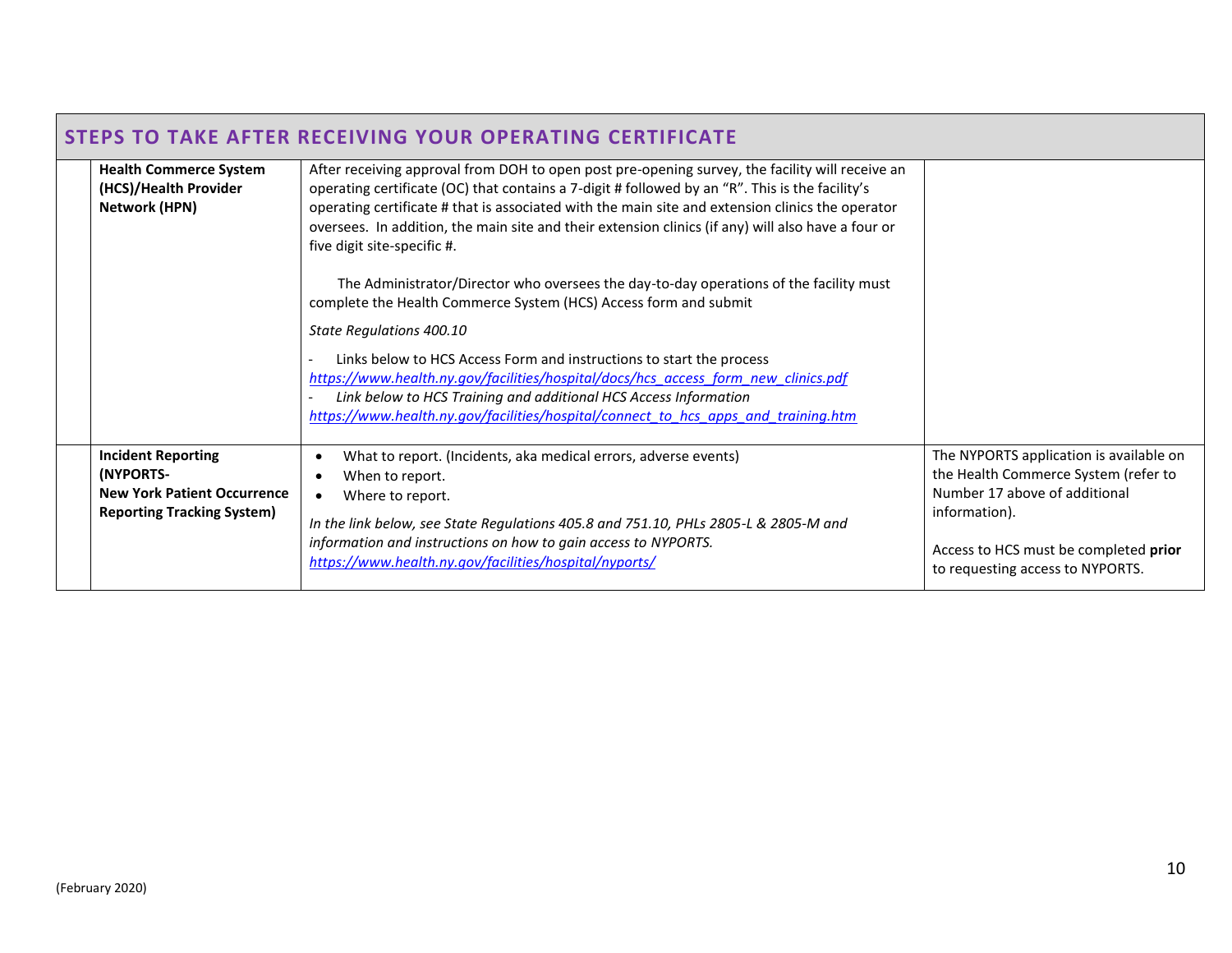<span id="page-10-0"></span>

Please Note: After the materials requested on this NYSECON Clinical Checklist are reviewed offsite, the onsite pre-opening survey will be conducted. All necessary equipment and supplies must be present at that time of the onsite survey, and the facility must be patient ready.

Please note: New Ambulatory Surgery Centers (ASCs) must obtain accreditation within two (2) full years of operation.

For new providers and providers changing ownership, Administrators **MUST** create a **Health Commerce System (HCS)** account specific to the health care facility. For guidance on how to acquire an HCS account for your facility, click the following link: [https://www.health.ny.gov/prevention/immunization/information\\_system/providers/hpn\\_account\\_instructions.htm](https://www.health.ny.gov/prevention/immunization/information_system/providers/hpn_account_instructions.htm)

## **For NYS Regulations pertaining to free-standing Ambulatory Surgery Centers, refer to State Hospital Code:**

Article 6: Diagnostic and Treatment Centers: NYCRR Title 10: Part 750, Part 751 (751.1 to 751.11), Subpart 752-1 (752-1.1 to 752-1.5) and Part 755 (755.1 to 755.10) available on our website a[t https://www.health.ny.gov/facilities/hospital/](https://www.health.ny.gov/facilities/hospital/)

**For Federal requirements, please go to:** [http://www.cms.gov/Regulations-and Guidance/Guidance/Manuals/downloads/som107ap\\_l\\_ambulatory.pdf](http://www.cms.gov/Regulations-and%20Guidance/Guidance/Manuals/downloads/som107ap_l_ambulatory.pdf)

**Note:** All policies and procedures in the Center Manual must be co-signed by the Medical Director and dated. The Center's Policies and Procedures must be reviewed at least annually and revised as necessary.

| # | <b>Name of Documentation</b>      | <b>Minimum Requirements</b>                                                                                                                                                                                                                                                                                                                                                                                                                     | Guidance |
|---|-----------------------------------|-------------------------------------------------------------------------------------------------------------------------------------------------------------------------------------------------------------------------------------------------------------------------------------------------------------------------------------------------------------------------------------------------------------------------------------------------|----------|
|   |                                   |                                                                                                                                                                                                                                                                                                                                                                                                                                                 |          |
|   | <b>Organizational Chart</b>       | Administrator<br>a)                                                                                                                                                                                                                                                                                                                                                                                                                             |          |
|   | (delineating authority, to        | <b>Medical Director</b><br>b)                                                                                                                                                                                                                                                                                                                                                                                                                   |          |
|   | include but is not limited to):   | Director of Surgical Services (who is a Surgeon or Anesthesiologist and can also be the<br>c)<br>Medical Director)<br>Director of Anesthesia (who can be the Medical Director, and is an Anesthesiologist)<br>d)<br>Director of Nursing (Licensed Registered Nurses responsible for Services in the<br>e)<br>Operating Room)<br>Define who has authority over the Consultants (e.g. Pharmacy, Medical Record, Social<br>Worker - if applicable) |          |
| 2 | <b>Governing Authority Bylaws</b> | Operator -                                                                                                                                                                                                                                                                                                                                                                                                                                      |          |
|   |                                   | Rules and Bylaws including selection of members, number of members needed for<br>a)                                                                                                                                                                                                                                                                                                                                                             |          |
|   |                                   | quorum; at least quarterly meetings (except if sole proprietor), committees (except if                                                                                                                                                                                                                                                                                                                                                          |          |
|   |                                   | sole proprietor), and appointment of Department Directors must be developed.                                                                                                                                                                                                                                                                                                                                                                    |          |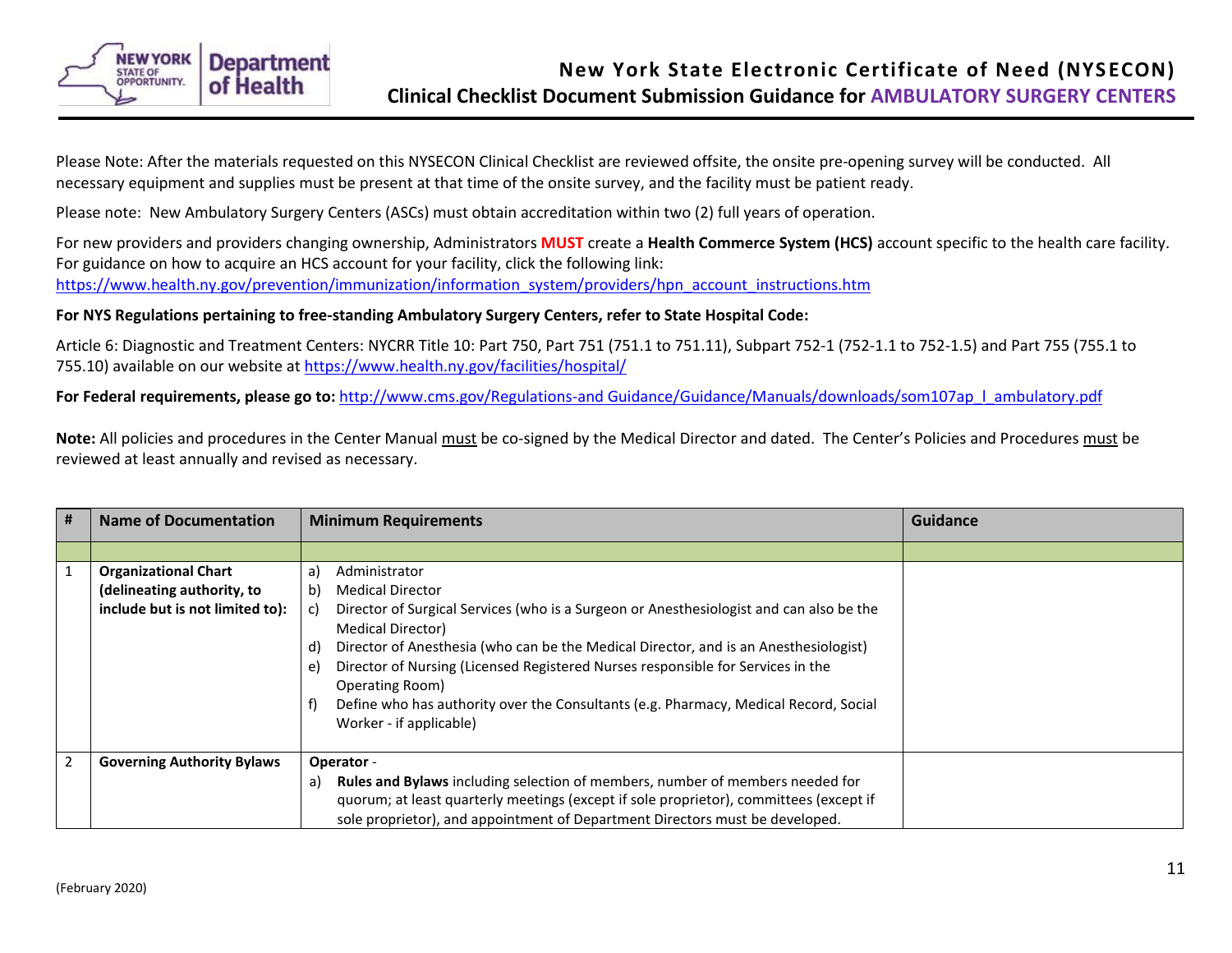| # | <b>Name of Documentation</b>                                                                 | <b>Minimum Requirements</b>                                                                                                                                                                                                                                                                                                                                                                                                                                                                                                                                                                                                                                                                                                                                                                                                                                                                                                                                           | <b>Guidance</b>                                                                                              |
|---|----------------------------------------------------------------------------------------------|-----------------------------------------------------------------------------------------------------------------------------------------------------------------------------------------------------------------------------------------------------------------------------------------------------------------------------------------------------------------------------------------------------------------------------------------------------------------------------------------------------------------------------------------------------------------------------------------------------------------------------------------------------------------------------------------------------------------------------------------------------------------------------------------------------------------------------------------------------------------------------------------------------------------------------------------------------------------------|--------------------------------------------------------------------------------------------------------------|
|   |                                                                                              | Responsibilities of the governing body including involvement in Quality<br>$\circ$<br>Assurance and Performance Improvement (QAPI) and development of disaster<br>preparedness plans<br>Meeting schedule<br>$\circ$<br>Scope of Services (list specific ambulatory surgical procedures) must be defined. The<br>b)<br>list of surgical procedures is maintained and reviewed at least biannually.<br>Charity care - As required by NYCRR Title 10 Section 709.5 (d) 3 available at<br>C)<br>https://regs.health.ny.gov/content/section-7095-ambulatory-surgery-services                                                                                                                                                                                                                                                                                                                                                                                               |                                                                                                              |
| 3 | <b>Medical Provider Bylaws and</b><br><b>Rules</b>                                           | Bylaws, Rules and Regulations of the Medical Staff -<br>a)<br>These Medical Bylaws are to be approved by the Operator. If Physician Assistants or<br>Registered Specialist Assistants are being used, the Medical Bylaws are to include the<br>provision of formal procedures for the evaluation of the application and credentials of<br>Physician Assistants and Registered Specialist Assistants applying for privileges to<br>provide medical services under a Physician's supervision.<br><b>History &amp; Physical Policy</b><br>b)<br>Physician Evaluation, Admission Assessment and Discharge Policies<br>C)                                                                                                                                                                                                                                                                                                                                                  |                                                                                                              |
| 4 | <b>Content of Medical Provider</b><br><b>Credential and Quality</b><br><b>Assurance File</b> | <b>MDs and Mid-Levels</b><br>License<br>a)<br><b>Board Certification</b><br>b)<br>Delineation of privileges supported by recommendations<br>c)<br>Appointment Letter with Recredentialing Bi-Annually<br>d)<br>DEA (Drug Enforcement Administration)<br>e)<br>BCLS (Basic Cardiac Life Support) or ACLS/PALS (Advanced Cardiac Life Support /<br>f)<br>Pediatric Advanced Life Support) as per Emergency Protocol.<br>Privileges at one (1) or more hospitals in the area<br>g)<br>Applications for admission to staff containing Statement of Training and Experience<br>h)<br>Evidence of ongoing Quality Review<br>i)<br>Evaluation of application & credentials of Mid-level Practitioners.<br>j)<br>Policy regarding oversite of Non-Physician Mid-Level Providers<br>k)<br>Evidence of Admitting Privileges at Medicare Participating Hospital or Local Non-<br>$\mathsf{I}$<br>Participating Hospital that provides Emergency Services<br>m) Receipt of Bylaws | Actual Credential Files for staff will be<br>reviewed onsite. Submit a sample file -<br><b>TEMPLATE Only</b> |
| 5 | <b>Content of all Staff Personnel</b><br>and Health File                                     | All applicable staff<br>a)<br>i)<br>License<br>BCLS or ACLS/PALS as per emergency protocol<br>ii)<br>Orientation Skills Checklist - specific to job description and title (i.e. Nursing,<br>iii)<br>Surgical Technologists, etc.)                                                                                                                                                                                                                                                                                                                                                                                                                                                                                                                                                                                                                                                                                                                                     | (Include MDs, RNs, Clerks, Mid-Level<br>Practitioners, Techs, Nursing Assistants,<br>etc.)                   |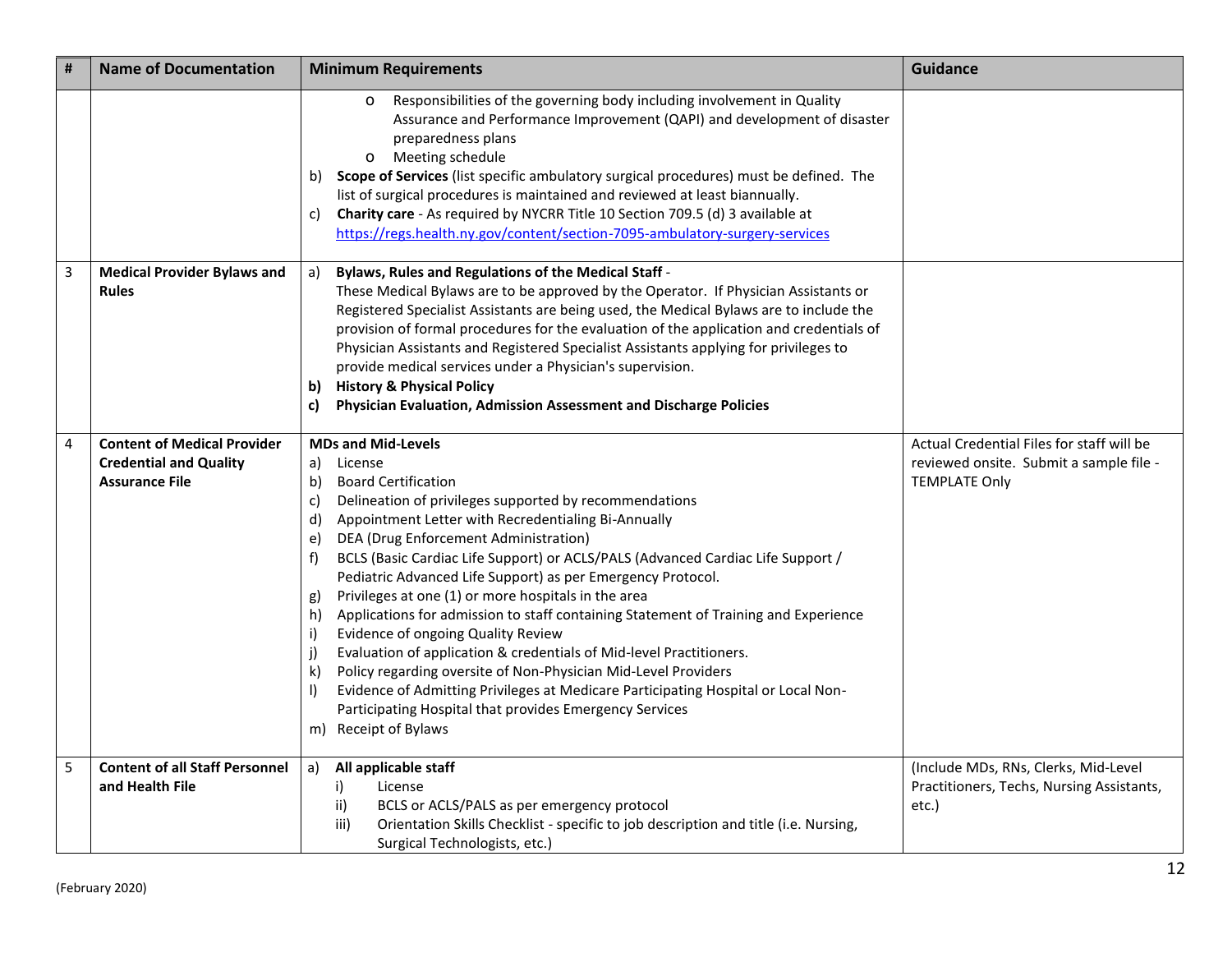| #      | <b>Name of Documentation</b>                                | <b>Minimum Requirements</b>                                                                                                                                                                                                                                                                                                                                                                                                                                                                                                                                                                                                                                                                                                                                                                                                                                                                                                                                                                                      | <b>Guidance</b> |
|--------|-------------------------------------------------------------|------------------------------------------------------------------------------------------------------------------------------------------------------------------------------------------------------------------------------------------------------------------------------------------------------------------------------------------------------------------------------------------------------------------------------------------------------------------------------------------------------------------------------------------------------------------------------------------------------------------------------------------------------------------------------------------------------------------------------------------------------------------------------------------------------------------------------------------------------------------------------------------------------------------------------------------------------------------------------------------------------------------|-----------------|
|        |                                                             | Only RN is Circulating Nurse<br>iv)<br>RN in charge of OR, PACU and Pre-Op<br>v)<br>vi)<br>Requirements for Surgical Technologists are available in the 01/20/15 Dear<br>Administrator Letter Surgical Technologists, accessible on the Department's<br>website at<br>https://www.health.ny.gov/professionals/hospital administrator/letters/<br>Requirements for Central Service Technicians are available in the 01/21/15 Dear<br>Administrator Letter regarding "Rules, Requirements and the Use of Central<br>Service Technicians" and the 01/20/15 Dear CEO Letter accessible on the<br>Department's website at<br>https://www.health.ny.gov/professionals/hospital administrator/letters/<br><b>Health Files</b><br>b)<br>Measles and Rubella Titers or proof of immunizations<br>i)<br>Mantoux annually or chest X-ray (CXR) on file<br>ii)<br>Pre-Employment and Annual Health Exam<br>iii)<br>Rubeola (Post 1956)<br>iv)<br>v)<br>Influenza<br>vi)<br><b>Hepatitis B</b><br>Vaccine or declined<br>vii) |                 |
| 6<br>7 | <b>Staff Education and Training</b><br><b>Staffing Plan</b> | Job Description for all staff with position requirements<br>a)<br>Evidence ASC provided copies of Policies regarding employment<br>b)<br>Evidence ASC Provided Orientation to Center's Policies<br>c)<br>d)<br>Patient care responsibilities<br>In services for DOH mandated courses on HIV Confidentiality and HIPAA/ Patient Rights/<br>e)<br>Advance Directives/Infection Control and Universal Precautions/Fire Safety/Child<br>Abuse- Domestic Violence and Human Trafficking<br><b>Advance Directives Policy</b><br>f)<br>Annual performance evaluations and competency assessments<br>g)<br>Staffing Plan for each type of staff (MDs, Nurses, Techs, other) with list of names and<br>a)                                                                                                                                                                                                                                                                                                                 |                 |
|        |                                                             | staff titles<br>Basic Staffing Pattern including supervision<br>b)<br>Hours of Operation<br>c)                                                                                                                                                                                                                                                                                                                                                                                                                                                                                                                                                                                                                                                                                                                                                                                                                                                                                                                   |                 |
| 8      | <b>Quality Assurance Plan</b>                               | The Operator who will develop and implement a written Quality Assurance (QA)<br>a)<br>Program.                                                                                                                                                                                                                                                                                                                                                                                                                                                                                                                                                                                                                                                                                                                                                                                                                                                                                                                   |                 |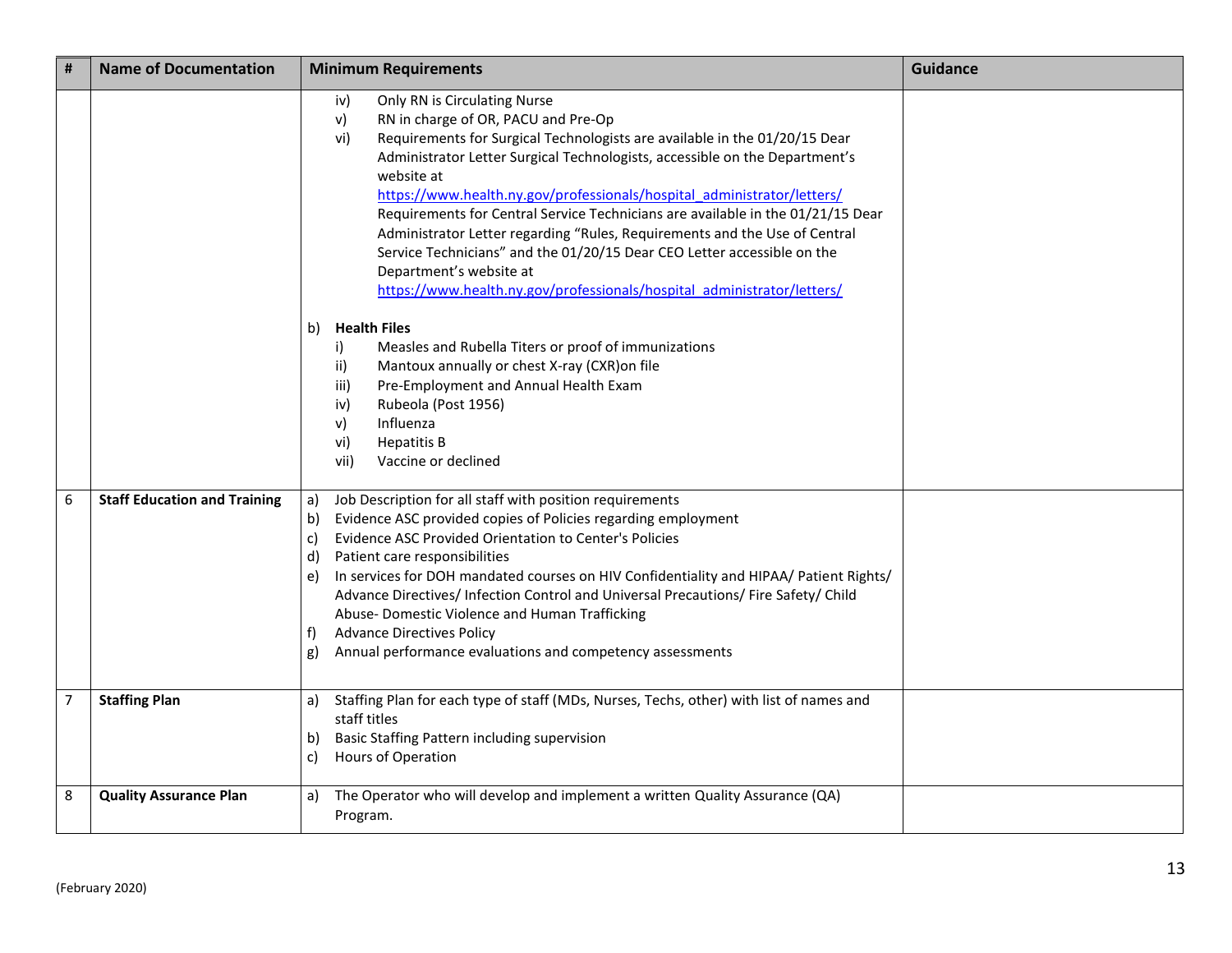| # | <b>Name of Documentation</b>  | <b>Minimum Requirements</b>                                                                                                                                                                                                                                                                                                                                                                                                                                                                                                                                                                                                                                                                                                                                                                                                                                                                                                                                                                                                                                                                                                                                                                                                                                                                                                                                                                                                                                            | <b>Guidance</b> |
|---|-------------------------------|------------------------------------------------------------------------------------------------------------------------------------------------------------------------------------------------------------------------------------------------------------------------------------------------------------------------------------------------------------------------------------------------------------------------------------------------------------------------------------------------------------------------------------------------------------------------------------------------------------------------------------------------------------------------------------------------------------------------------------------------------------------------------------------------------------------------------------------------------------------------------------------------------------------------------------------------------------------------------------------------------------------------------------------------------------------------------------------------------------------------------------------------------------------------------------------------------------------------------------------------------------------------------------------------------------------------------------------------------------------------------------------------------------------------------------------------------------------------|-----------------|
|   |                               | The Operator will provide the QA Plan including oversight of technical operations and<br>b)<br>quality audits.<br>The QA plan will identify the Medical Director who is responsible for the supervision of<br>C)<br>the QA Program and for reporting the activities of the Program to the Operator.<br>QA Audit Plan which will specifically include the number of charts that will be reviewed<br>d)<br>and will define the timeframe in which the reviews will occur. The plan will include<br>the indicators/review criteria (e.g., infections, complications) under Surgery/<br>Anesthesia/ Medical Record Documentation that will be used.<br>Please specify: the responsibilities of participants; regularly scheduled reviews of<br>e)<br>Medical Records, Complaints and Incidents; participation by each professional service;<br>findings and actions to be taken to resolve identified problems, and timely<br>implementation of corrective actions with periodic assessments of the results of such<br>actions and how information is provided to the Governing Body.<br>Incident/Occurrence Reporting Policy and Incident types will include reporting<br>f)<br>timeframes.                                                                                                                                                                                                                                                                               |                 |
| 9 | <b>Infection Control Plan</b> | Name of the Infection Control Practitioner.<br>a)<br>Training requirements for the IC Nurse who must be designated to direct the Infection<br>b)<br>Control Program and includes hours spent in ASC Process for Risk Mitigation that is<br>based on nationally recognized guidelines.<br>Demonstrate how IC Guidelines are being used to follow national recognized IC<br>C)<br>Standards (CDC, AORN, APIC, SHEA).<br>System used to actively identify infections related to procedures performed and<br>d)<br>documentation of tracking.<br>How IC is incorporated into QAPI?<br>e)<br>Policies and Procedures (Based on National Standards) for:<br>f)<br>Hand hygiene<br>$\circ$<br>Specific measures for MDROs (Multiple Drug Resistant Organisms)<br>$\circ$<br>Injection practices<br>$\circ$<br>Policy for cleaning glucometers<br>$\circ$<br>Multi-dose medications<br>$\circ$<br>Policy for reportable communicable diseases<br>$\circ$<br>Orientation of all new employees in IC and personal hygiene; with ongoing<br>$\circ$<br>education in IC<br>Screening and surveillance of patients and HCWs (Health Care Workers) for risk<br>$\circ$<br>of/actual infections and communicable diseases<br>Methods to minimize source & transmission of infection. Surgery related infection<br>$\circ$<br>mitigation measures (for example antibiotic timing)<br>Active surveillance program<br>$\circ$<br>Provision for infected/contaminated patients<br>$\circ$ |                 |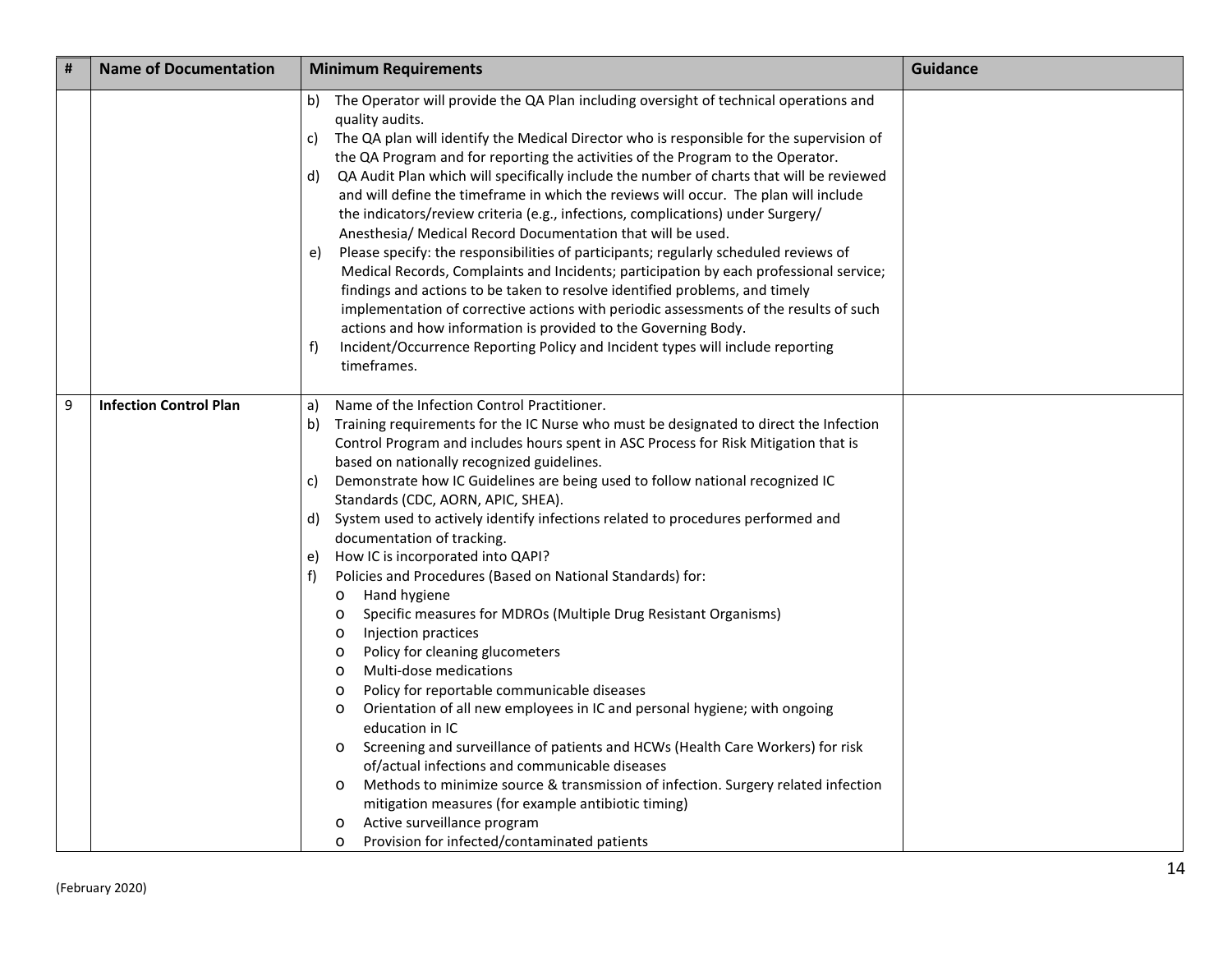| #  | <b>Name of Documentation</b>  | <b>Minimum Requirements</b>                                                                                                                                                                                                                                                                                                                                                                                                                                                                                                                                                                                                                                                                                                                                                                                                                                                                                                                                                                                                                                                                                                                                                                                                                                                                                 | <b>Guidance</b> |
|----|-------------------------------|-------------------------------------------------------------------------------------------------------------------------------------------------------------------------------------------------------------------------------------------------------------------------------------------------------------------------------------------------------------------------------------------------------------------------------------------------------------------------------------------------------------------------------------------------------------------------------------------------------------------------------------------------------------------------------------------------------------------------------------------------------------------------------------------------------------------------------------------------------------------------------------------------------------------------------------------------------------------------------------------------------------------------------------------------------------------------------------------------------------------------------------------------------------------------------------------------------------------------------------------------------------------------------------------------------------|-----------------|
|    |                               | <b>Isolation Procedures</b><br>$\circ$<br>Recording incidents of post-op infections in log<br>$\circ$<br>Hazardous Waste Handling<br>$\circ$<br>Sterilization/autoclave spore-testing/validation single use devices (for reprocessed<br>$\circ$<br>check FDA requirements)<br>Single use equipment<br>$\circ$<br><b>Offsite Sterilization Contract</b><br>$\circ$<br>Immediate use steam sterilization<br>$\circ$<br>Sterilizing equipment testing results<br>$\circ$<br>Separation of clean equipment/instrument storage<br>$\circ$<br>Patient follow up after discharge, tracking, documented in Medical Record<br>$\circ$<br>Resuscitative techniques (codes)<br>$\circ$<br>Aseptic technique and scrub procedures<br>$\circ$<br>Sterilization and disinfection procedures<br>$\circ$<br>Care of surgical specimens (see Laboratory Services below)<br>$\circ$<br>Surgical Procedure Protocols (including list of equipment, materials, supplies)<br>$\circ$<br>Cleaning of OR after each use<br>$\circ$<br>Acceptable OR attire<br>$\circ$<br>Care of anesthesia equipment<br>$\circ$<br>Special provision for infected or contaminated patients<br>$\circ$<br>Use of alcohol-based preparation<br>$\circ$<br>Needle stick injuries/potential HIV exposure<br>$\circ$<br><b>Blood Spills</b><br>$\circ$ |                 |
| 10 | <b>Patient Emergency Plan</b> | Patient Emergency Policy specification of who (MD and RN) requires BCLS (basic life<br>support)/ACLS (advanced life support)/PALS (pediatric advanced life support); (a practitioner<br>qualified in resuscitation technique and emergency care must remain present until all<br>patients are discharged).<br>Emergency protocol if patient codes (process; requirements of staff)<br>a)<br>Emergency equipment and supplies; contents of crash cart. (Emergency drugs and<br>b)<br>supplies as per Medical Staff {formulary by Anesthesia})<br>Emergency call system<br>C)<br>Generator testing<br>d)<br>Evacuation plan (fire)<br>e)<br>Disaster Preparedness Plan (coordination of plan with State and Local authorities as<br>f<br>appropriate)<br>All Code Policies<br>g)<br>Preventative maintenance on equipment<br>h)<br>i)<br>Operation, security and maintenance of the Center                                                                                                                                                                                                                                                                                                                                                                                                                    |                 |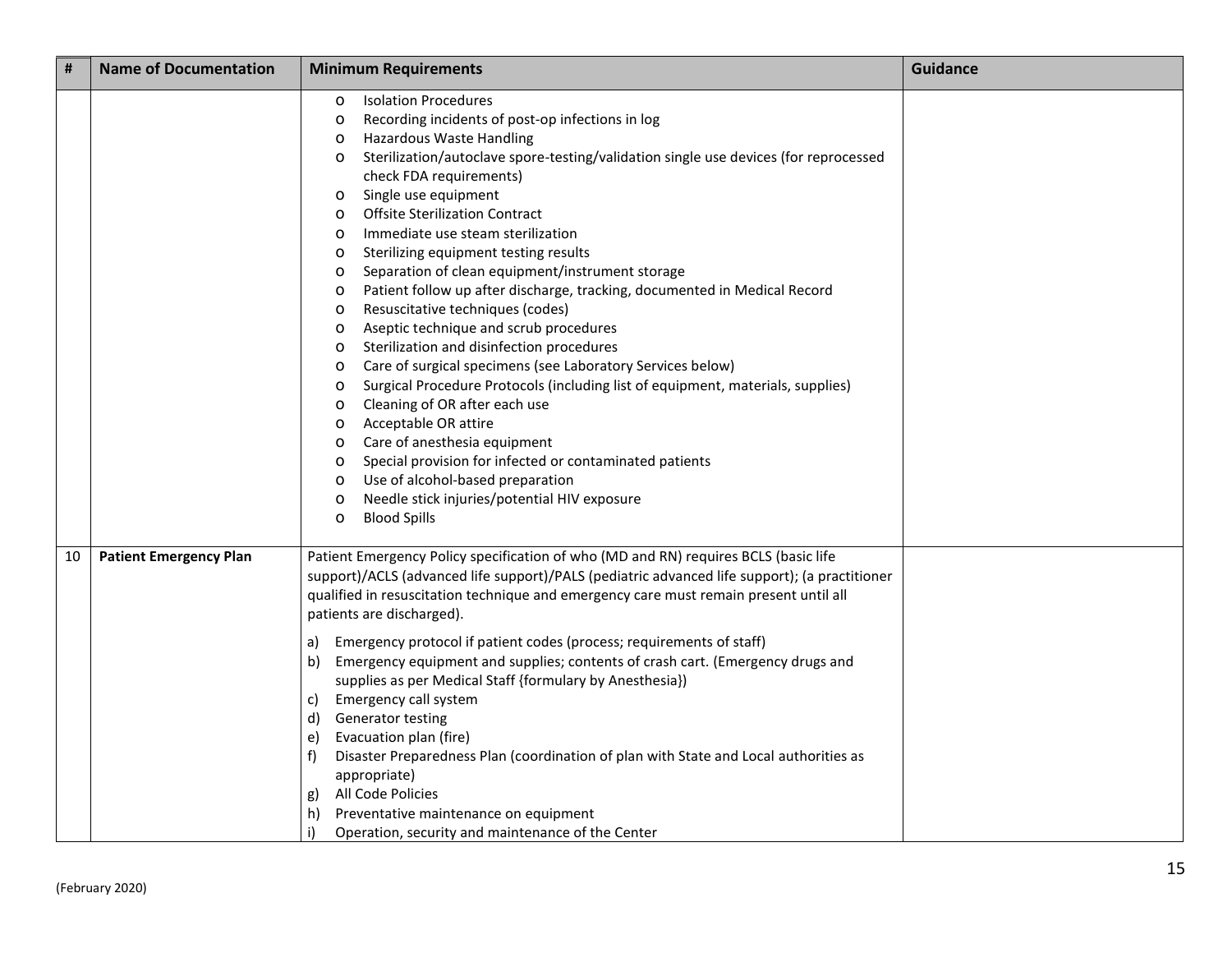| #  | <b>Name of Documentation</b>                                      | <b>Minimum Requirements</b>                                                                                                                                                                                                                                                                                                                                                                                                                                                                                                                                                                                                                                                                                                                                                                                                                                                                                                                                                                                                                                                                                                                                                                                                                                                                                                                                                                                                                                                                                                                                                                                                                                                        | <b>Guidance</b> |
|----|-------------------------------------------------------------------|------------------------------------------------------------------------------------------------------------------------------------------------------------------------------------------------------------------------------------------------------------------------------------------------------------------------------------------------------------------------------------------------------------------------------------------------------------------------------------------------------------------------------------------------------------------------------------------------------------------------------------------------------------------------------------------------------------------------------------------------------------------------------------------------------------------------------------------------------------------------------------------------------------------------------------------------------------------------------------------------------------------------------------------------------------------------------------------------------------------------------------------------------------------------------------------------------------------------------------------------------------------------------------------------------------------------------------------------------------------------------------------------------------------------------------------------------------------------------------------------------------------------------------------------------------------------------------------------------------------------------------------------------------------------------------|-----------------|
|    |                                                                   |                                                                                                                                                                                                                                                                                                                                                                                                                                                                                                                                                                                                                                                                                                                                                                                                                                                                                                                                                                                                                                                                                                                                                                                                                                                                                                                                                                                                                                                                                                                                                                                                                                                                                    |                 |
| 11 | <b>Operational and Clinical</b><br><b>Policies and Procedures</b> | a) Nursing:<br>i) Frequency of Nursing monitoring in pre-op, intraoperatively, PACU (Post Anesthesia<br>Care Unit) and prior to discharge.<br>ii) Administration of blood and blood products<br>iii) Medication administration<br><b>Medication errors</b><br>iv)<br>Adverse reactions<br>V)                                                                                                                                                                                                                                                                                                                                                                                                                                                                                                                                                                                                                                                                                                                                                                                                                                                                                                                                                                                                                                                                                                                                                                                                                                                                                                                                                                                       |                 |
|    |                                                                   | <b>Patient Rights Policies and Procedures:</b><br>b)<br>Signage (All Waiting Rooms need signage)<br>i)<br>Policy for distribution of Patient Rights and Advance Directives given with evidence<br>ii)<br>documented in the Medical Record<br>iii) Document in the Medical Record if the patient has a Health Care Proxy or not.<br>iv) Grievance/Complaint Policy that includes that the facility investigates, providing a<br>written response within thirty (30) days of findings of investigation (if requested by<br>patient), and notifying patient that if they are not satisfied, they may complain to<br>DOH, OPHSM<br>Abuse and Neglect Policy<br>V)<br>vi) Exercise rights on behalf of a patient judged legally incompetent<br>vii) Policy that addresses delegation by a patient to a representative<br>viii) Communicating with patient with communication barrier<br>ix) Child abuse reporting.<br>Domestic Violence - Identification and treatment of victims<br>X)<br>xi) Surprise Bill Law<br>xii) HIV Confidentiality<br>xiii) HIPAA/Confidentiality<br>xiv) Provision of service (details of nondiscrimination)<br>xv) Informed Consent<br>xvi) Human Trafficking<br>xvii) Disclosure of physician financial interest or ownership<br>See Link below for Required Patient Rights publications<br>https://www.health.ny.gov/professionals/patients/patient rights/<br>An Advance Directive Policy that Addresses the Following:<br>C)<br>Provision of information to patients on Advance Directives<br>i)<br>Policy for honoring or not, the patient's Advance Directives for DNR (Do Not<br>$\circ$<br>Resuscitate), if one is in the patient's medical record. |                 |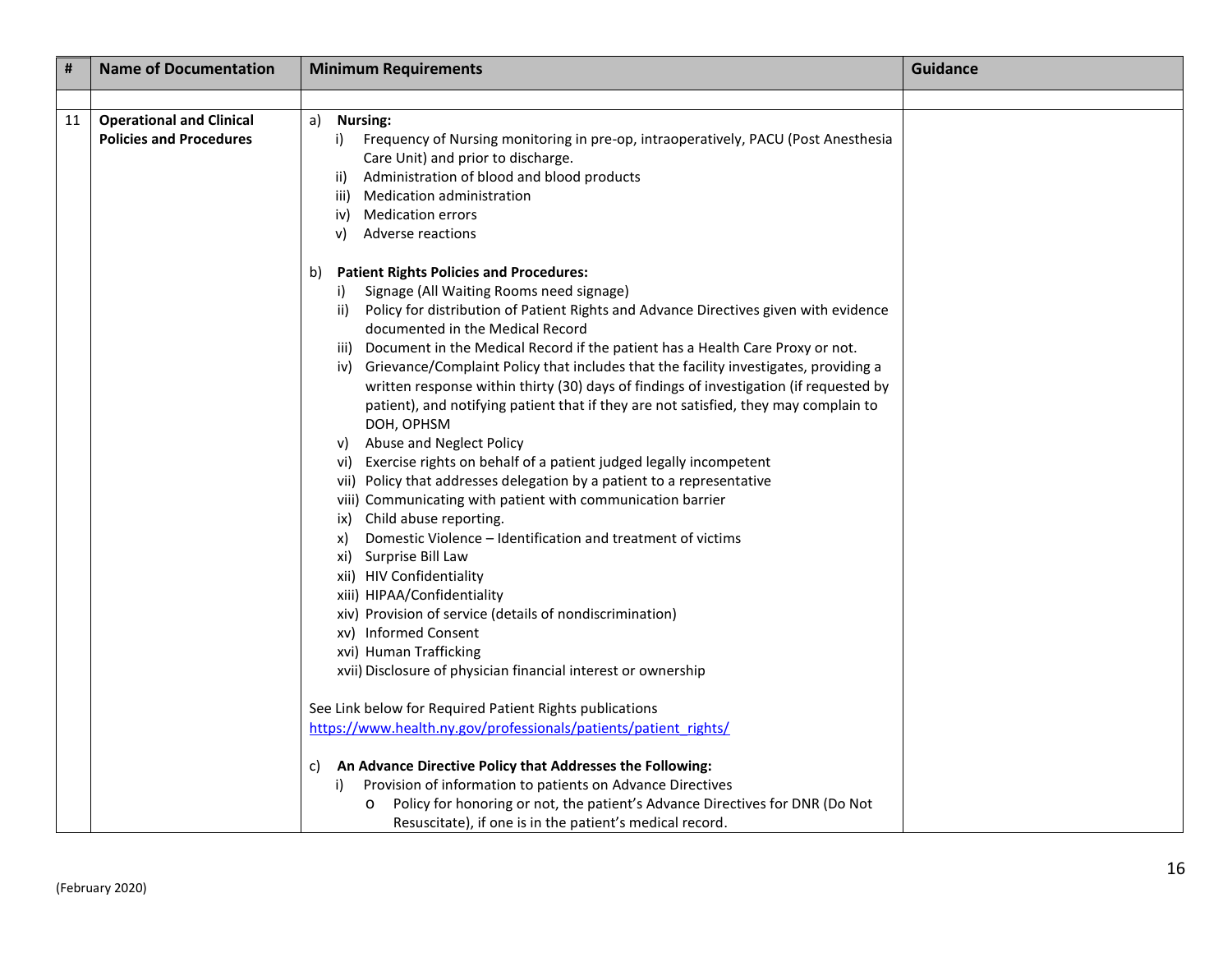| #<br><b>Name of Documentation</b> |  | <b>Minimum Requirements</b>                                                                                                                                                                                                                                                                                                                                                                                                                                                                                                                                                                                                                                                                                                                                                                                                                                                                                                                                        | <b>Guidance</b> |
|-----------------------------------|--|--------------------------------------------------------------------------------------------------------------------------------------------------------------------------------------------------------------------------------------------------------------------------------------------------------------------------------------------------------------------------------------------------------------------------------------------------------------------------------------------------------------------------------------------------------------------------------------------------------------------------------------------------------------------------------------------------------------------------------------------------------------------------------------------------------------------------------------------------------------------------------------------------------------------------------------------------------------------|-----------------|
|                                   |  | Ensure if transferred from the ASC to the hospital, that a copy of the Advance<br>$\circ$<br>Directive is provided with the copy of the medical record when the patient is<br>transferred.<br>The ASC must offer Advance Directive materials to the patient and must inform<br>$\circ$<br>the patient in writing if the facility doesn't honor the Advance Directive such as<br>a DNR).                                                                                                                                                                                                                                                                                                                                                                                                                                                                                                                                                                            |                 |
|                                   |  | <b>Anesthesia Services Policies:</b><br>d)                                                                                                                                                                                                                                                                                                                                                                                                                                                                                                                                                                                                                                                                                                                                                                                                                                                                                                                         |                 |
|                                   |  | Pre-Anesthesia and Surgical Evaluation Policy that includes an assessment of<br>i)<br>patient and the anesthesia and procedural risks prior to every surgical procedure.<br>Must address the basis on which the patient is found to be suitable for the<br>$\circ$<br>surgery and anesthesia.<br>How does patient selection criteria assure that there is an acceptable level of<br>$\circ$<br>anesthesia and procedural risk?<br>Does the facility use patient admission criteria that excludes higher risk<br>$\circ$<br>patients?<br>Criteria the Ambulatory Surgery Center's physicians will use in making the<br>ii)<br>assessments and must assure consistency among assessments.<br>iii) Time Out Procedure (verify right side, right site)<br>iv) Intra-Op Form<br>Post-Op Form<br>V)<br>Post-Anesthesia Evaluation Policy that includes who conducts the post-surgical<br>vi)<br>assessment (MD or RN with post-op experience)<br>vii) Conscious sedation |                 |
|                                   |  | <b>Social Work Services:</b><br>e)                                                                                                                                                                                                                                                                                                                                                                                                                                                                                                                                                                                                                                                                                                                                                                                                                                                                                                                                 |                 |
|                                   |  | Policy for evaluation of patients for medically related personnel and social<br>i)<br>problems<br>Staff member/position designated to coordinate with community services.<br>Referral to health-care facility or practitioner for service(s) not available at the<br>iii)<br>Center                                                                                                                                                                                                                                                                                                                                                                                                                                                                                                                                                                                                                                                                                |                 |
|                                   |  | <b>Radiology Services</b><br>f)                                                                                                                                                                                                                                                                                                                                                                                                                                                                                                                                                                                                                                                                                                                                                                                                                                                                                                                                    |                 |
|                                   |  | Description of how services are provided/obtained.<br>i)<br>Procedures for requesting services.<br>ii)<br>iii) X-ray equipment testing, registration<br>Incorporation of reports into the Medical Record<br>iv)<br>Safety for patients and personnel (lead aprons, exposure badges)<br>v)<br>Pharmacy:<br>g)                                                                                                                                                                                                                                                                                                                                                                                                                                                                                                                                                                                                                                                       |                 |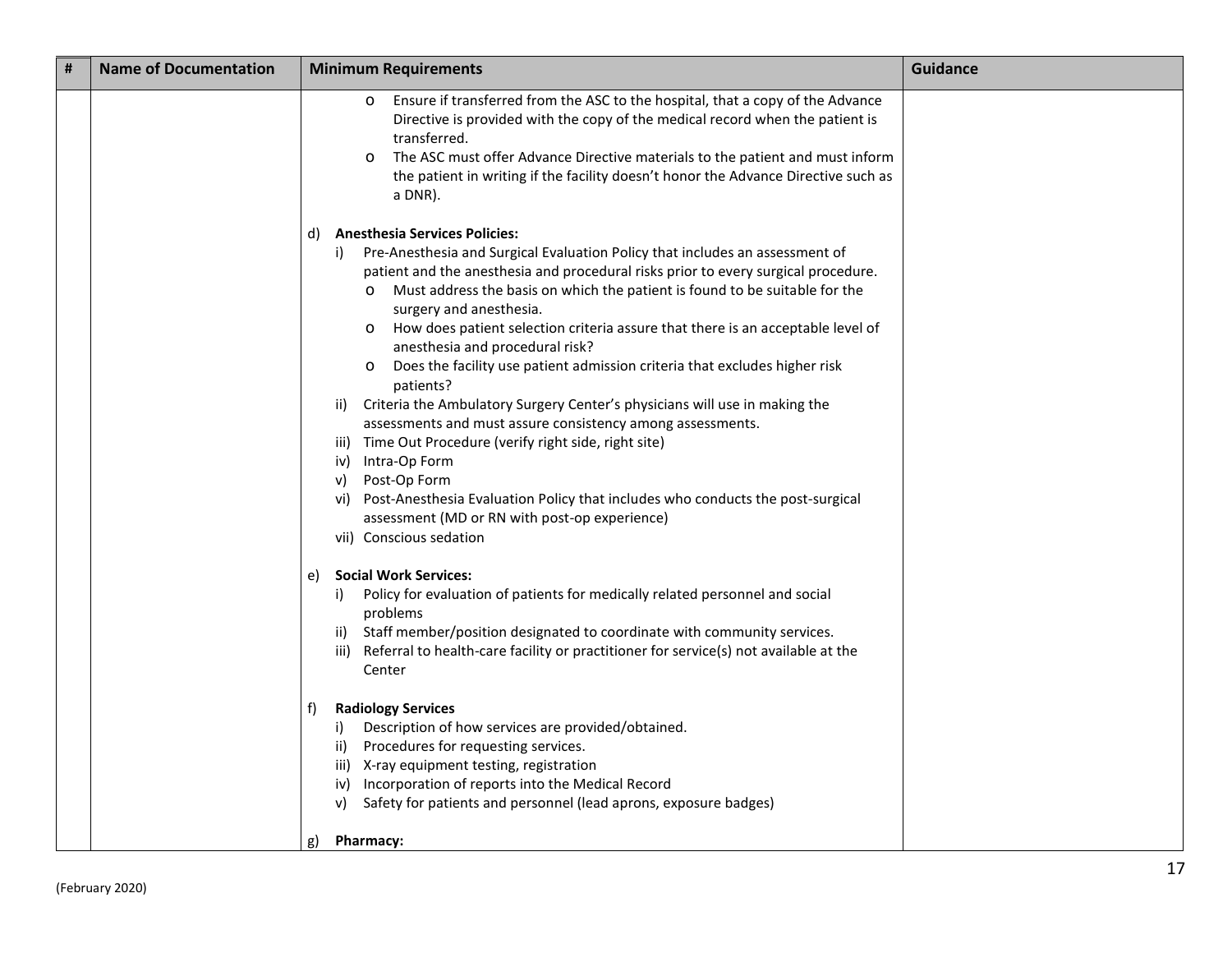| #  | <b>Name of Documentation</b>       | <b>Minimum Requirements</b>                                                                                                                                                                                                                                                                                                                                                                                                                                                                                                                                                                         | <b>Guidance</b> |
|----|------------------------------------|-----------------------------------------------------------------------------------------------------------------------------------------------------------------------------------------------------------------------------------------------------------------------------------------------------------------------------------------------------------------------------------------------------------------------------------------------------------------------------------------------------------------------------------------------------------------------------------------------------|-----------------|
|    |                                    | All Medication Administration Policies (including labeling, disposal of discontinued<br>i)<br>or outdated and deteriorated drugs)<br>Adverse drug reactions reported to the physician<br>ii)<br>iii) Policy for Management of Malignant Hyperthermia<br>Verbal order<br>iv)                                                                                                                                                                                                                                                                                                                         |                 |
|    |                                    | <b>Discharge Policies and Procedures:</b><br>h)                                                                                                                                                                                                                                                                                                                                                                                                                                                                                                                                                     |                 |
|    |                                    | Discharge Order signed by the Physician who performed the surgery or procedure.<br>Verbal instructions confirmed by written instructions are provided at discharge that<br>include at least the following:<br>Information about possible complications<br>i)<br>Phone number to be used by the patient if complications or questions<br>ii)<br>Directions for medications prescribed<br>iii)<br>Date, time, and location of follow-up visit<br>iv)<br>Where to go in case of emergency<br>V)<br>Discharge with responsible adult<br>vi)                                                             |                 |
| 12 | <b>Transfer Agreements</b>         | Plan and Procedure for the transfer of patients to a nearby hospital when hospitalization is<br>indicated.<br>Arrangements for an ambulance service and include, when appropriate, escort of<br>$\circ$<br>the patient to the hospital by an appropriate staff member.                                                                                                                                                                                                                                                                                                                              |                 |
| 13 | <b>List of Contracted Services</b> | Pharmacist - Contract with Pharmacist<br>a)<br>b)<br>Housekeeping<br><b>Biohazard Removal</b><br>c)<br>Medical Record Consultant if applicable - (The Operator shall designate a staff member<br>d)<br>who has overall supervisory responsibility for the Medical Record System. The Operator<br>shall ensure that the Medical Record Supervisor receives consultation from a qualified<br>Medical Record Practitioner if the Supervisor is not a qualified Medical Record<br>Practitioner.)<br>Preventive Maintenance (PM) Checks<br>e)<br>f)<br>Linens<br>Laboratory<br>g)<br>h)<br>Social Worker |                 |
| 14 | <b>CLEP Laboratory Licenses</b>    | CLEP (Clinical Laboratory Evaluation Program) Laboratory Permit or Limited Service<br>a)<br>Laboratory Registration Certificate for tests performed onsite (e.g. fingerstick glucose,<br>pregnancy).                                                                                                                                                                                                                                                                                                                                                                                                |                 |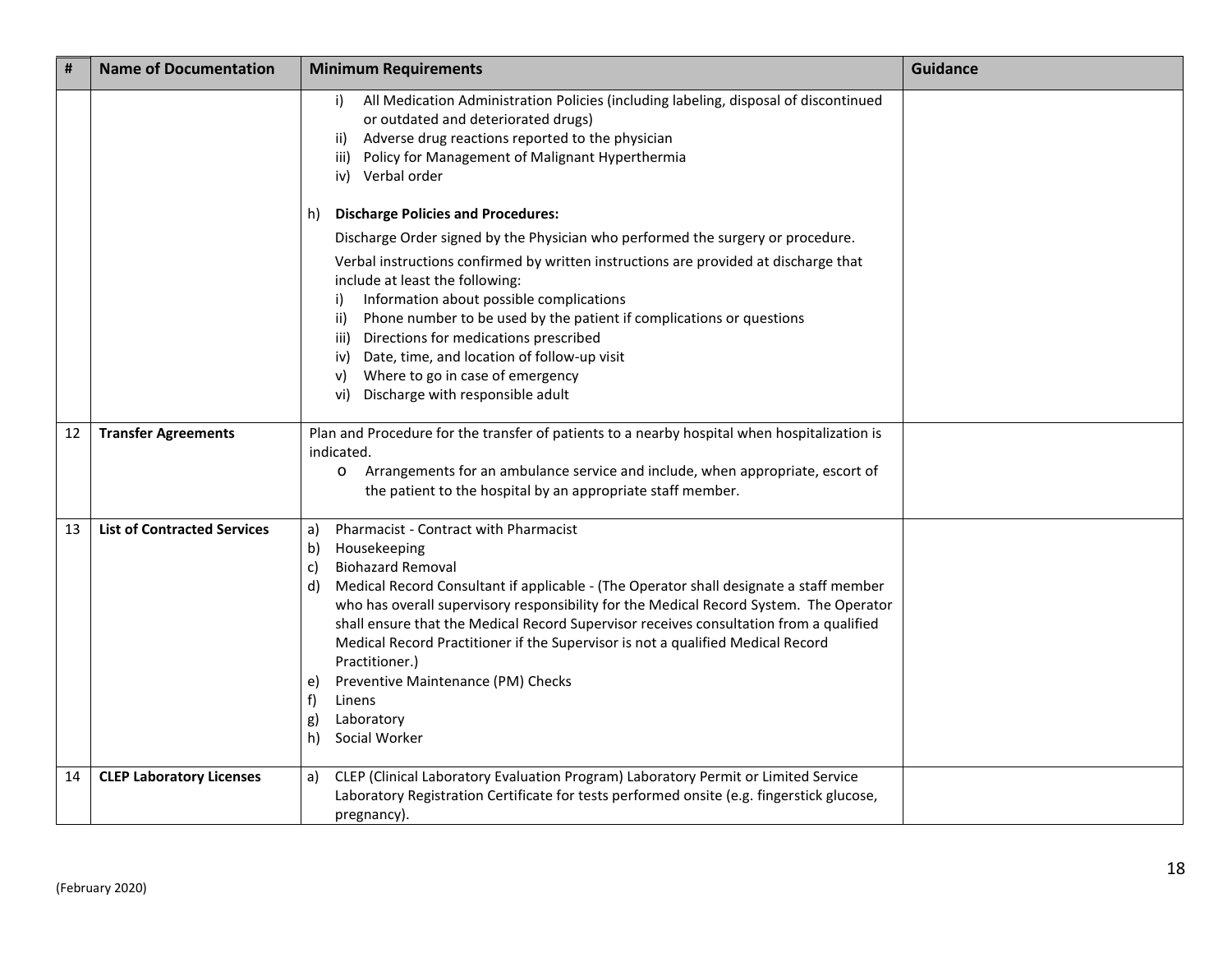| #  | <b>Name of Documentation</b>                              | <b>Minimum Requirements</b>                                                                                                                                                                                                                                                                                                                                                                                                                                                                                                                                                                                                                                                                                                                                                                                                                                                                                                                                                                                                                                                                                                                                                                                                                                                                                                                                                                                                                                                                                                                                                                                                                                                                                                                                                                                                                                                                                                                           | <b>Guidance</b> |
|----|-----------------------------------------------------------|-------------------------------------------------------------------------------------------------------------------------------------------------------------------------------------------------------------------------------------------------------------------------------------------------------------------------------------------------------------------------------------------------------------------------------------------------------------------------------------------------------------------------------------------------------------------------------------------------------------------------------------------------------------------------------------------------------------------------------------------------------------------------------------------------------------------------------------------------------------------------------------------------------------------------------------------------------------------------------------------------------------------------------------------------------------------------------------------------------------------------------------------------------------------------------------------------------------------------------------------------------------------------------------------------------------------------------------------------------------------------------------------------------------------------------------------------------------------------------------------------------------------------------------------------------------------------------------------------------------------------------------------------------------------------------------------------------------------------------------------------------------------------------------------------------------------------------------------------------------------------------------------------------------------------------------------------------|-----------------|
|    |                                                           | Routine and emergency tests performed at the facility or referred to a contracted NYS<br>b)<br>permitted laboratory)<br>Procedures for requesting tests and obtaining blood, tissue and culture specimens with<br>c)<br>incorporation of reports into the Medical Record<br>Pathology Report findings and tissue exemptions<br>d)<br>Policy for "ensuring prompt follow-up action on patients with abnormal test results"<br>e)                                                                                                                                                                                                                                                                                                                                                                                                                                                                                                                                                                                                                                                                                                                                                                                                                                                                                                                                                                                                                                                                                                                                                                                                                                                                                                                                                                                                                                                                                                                       |                 |
| 15 | <b>Sample Admission</b><br><b>Packet/Patient Brochure</b> | Samples should include a copy of the actual Patient Rights information given to patient.                                                                                                                                                                                                                                                                                                                                                                                                                                                                                                                                                                                                                                                                                                                                                                                                                                                                                                                                                                                                                                                                                                                                                                                                                                                                                                                                                                                                                                                                                                                                                                                                                                                                                                                                                                                                                                                              |                 |
| 16 | <b>Sample Clinical Record</b>                             | Copy of Medical Record Content: (Sample of Clinical Record - TEMPLATE only).<br>a)<br>Including forms such as:<br><b>Fact Sheet</b><br>$\circ$<br>Allergies<br>$\circ$<br>Documentation that Patient Rights & Advance Directives were given.<br>$\circ$<br>Informed Consents for Anesthesia and Surgical<br>$\circ$<br>Consent for Anesthesia: Please state the name of the Anesthesiologist and the<br>$\circ$<br>proposed anesthesia<br>History & Physical less than thirty (30) days before surgery<br>$\circ$<br>Pre-Surgical Assessment immediately before surgery indicating changes<br>$\circ$<br>Op Reports<br>$\circ$<br><b>Medication Reconciliation Form</b><br>$\circ$<br>Time Out Form<br>$\circ$<br>Medical Records storage must be in a place that can be locked and secured.<br>b)<br>Designated staff member who has overall supervisory responsibility (if the Medical<br>C)<br>Record Supervisor is not a qualified Medical Record Practitioner), is designated to<br>ensure that the Medical Record Supervisor received consultation from a qualified<br>Medical Record Practitioner Consultant.<br>Retention, preservation and confidentiality (ADULTS: Retain for six (6) years minimum;<br>d)<br>MINORS: Retain for six (6) years past procedure or three (3) years past majority<br>(whichever is longer).<br>Procedure for sending a copy of pertinent parts of Medical Record, with patient's<br>e)<br>consent, when patient is referred elsewhere<br>Policy for granting patient access<br>f)<br>Prompt transfer of copy of pertinent parts of Medical Record when referred to facility or<br>g)<br>practitioner (- e.g., if transferred to hospital)<br>When treated with an outside healthcare provider that is relevant to the patient's care,<br>h)<br>a clinical summary or other pertinent documents is obtained (e.g., if History and<br>Physical is performed)<br>Release of records, as per Patient Rights.<br>i) |                 |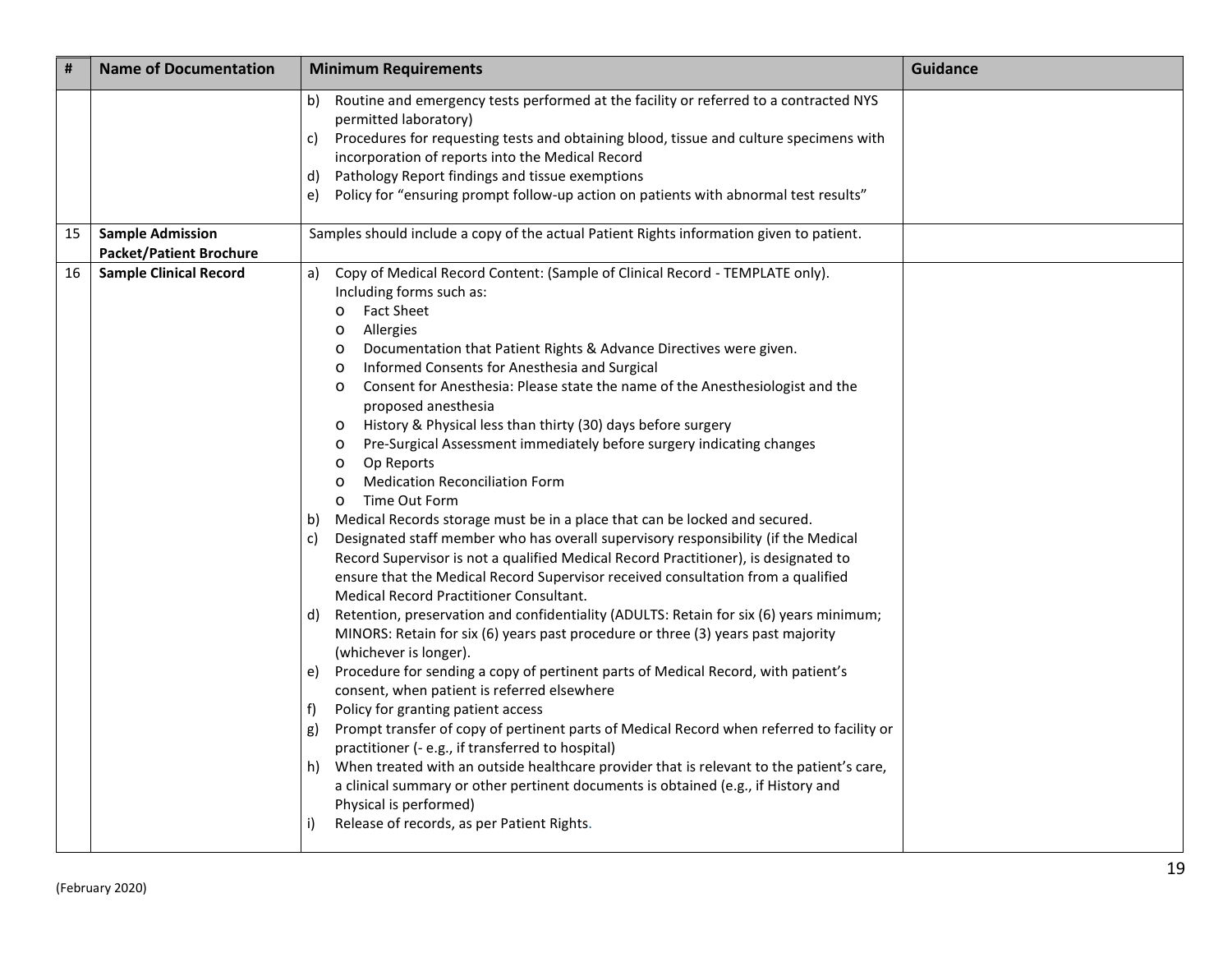|    | <b>Name of Documentation</b>                                                                                                    | <b>Minimum Requirements</b>                                                     | Guidance |
|----|---------------------------------------------------------------------------------------------------------------------------------|---------------------------------------------------------------------------------|----------|
|    | Submit a Sample of a Personnel Record - TEMPLATE Only. Additional personnel Records will<br><b>Sample Personnel Record</b>      |                                                                                 |          |
|    |                                                                                                                                 | be reviewed onsite                                                              |          |
| 18 | Provide samples of forms or evidence of documentation that will be used to audit contracts<br><b>Sample Contract Audit Form</b> |                                                                                 |          |
|    |                                                                                                                                 | and review contracted services.                                                 |          |
|    |                                                                                                                                 | Contracted services must be monitored, and contracts must be reviewed annually. |          |

# **STEPS TO TAKE AFTER RECEIVING YOUR OPERATING CERTIFICATE**

| <b>855 B-Medicare Enrollment</b><br>Form (Please be reminded<br>that the facility name on the<br>855 B form must match the<br>name on the operating<br>certificate.) | After facility has approval to open, the 855-B Enrollment form must be submitted to the<br>Medicare Administrative Contractor (MAC).<br>For additional information regarding the Medicare enrollment process, including Internet-<br>based PECOS, go to www.cms.gov/MedicareProviderSupEnroll.                                                                                                                                                                                                                                                                                                                                                                                                                                                                                                                                                                                                                                                                |                                                                                                                                                                                                                   |
|----------------------------------------------------------------------------------------------------------------------------------------------------------------------|---------------------------------------------------------------------------------------------------------------------------------------------------------------------------------------------------------------------------------------------------------------------------------------------------------------------------------------------------------------------------------------------------------------------------------------------------------------------------------------------------------------------------------------------------------------------------------------------------------------------------------------------------------------------------------------------------------------------------------------------------------------------------------------------------------------------------------------------------------------------------------------------------------------------------------------------------------------|-------------------------------------------------------------------------------------------------------------------------------------------------------------------------------------------------------------------|
| <b>Health Commerce System</b><br>(HCS)/Health Provider<br><b>Network (HPN)</b>                                                                                       | After receiving approval from DOH to open post pre-opening survey, the facility will receive an<br>operating certificate (OC) that contains a 7-digit # followed by an "R". This is the facility's<br>operating certificate # that is associated with the main site and extension clinics the operator<br>oversees. In addition, the main site and their extension clinics (if any) will also have a four or<br>five digit site-specific #.<br>The Administrator/Director who oversees the day-to-day operations of the facility must<br>complete the Health Commerce System (HCS) Access form and submit<br>State Regulations 400.10<br>Links below to HCS Access Form and instructions to start the process<br>https://www.health.ny.gov/facilities/hospital/docs/hcs access form new clinics.pdf<br>Link below to HCS Training and additional HCS Access Information<br>https://www.health.ny.gov/facilities/hospital/connect to hcs apps and training.htm |                                                                                                                                                                                                                   |
| <b>INCIDENT REPORTING</b><br>(NYPORTS-<br><b>New York Patient Occurrence</b><br><b>Reporting Tracking System)</b>                                                    | What to report. (Incidents, aka medical errors, adverse events)<br>$\bullet$<br>When to report.<br>Where to report.<br>$\bullet$<br>In the link below, see State Regulations 405.8 and 751.10, PHLs 2805-L & 2805-M and<br>information and instructions on how to gain access to NYPORTS.<br>https://www.health.ny.gov/facilities/hospital/nyports/                                                                                                                                                                                                                                                                                                                                                                                                                                                                                                                                                                                                           | The NYPORTS application is available<br>on the Health Commerce System<br>(refer to Number 17 above of<br>additional information).<br>Access to HCS must be completed<br>prior to requesting access to<br>NYPORTS. |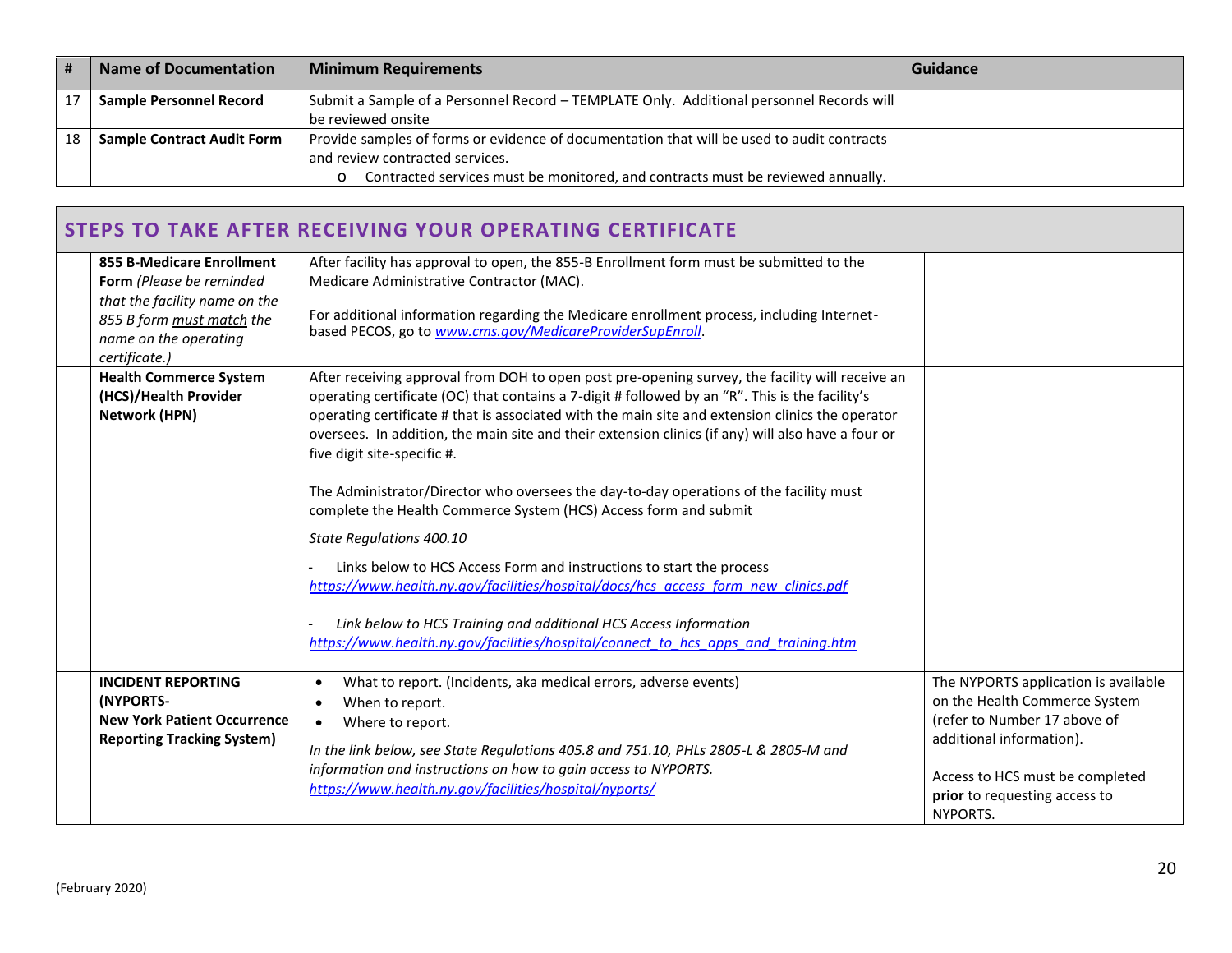<span id="page-20-0"></span>

Please Note: After the materials requested on this NYSECON Clinical Checklist are reviewed offsite, the onsite pre-opening survey will be conducted. All necessary equipment and supplies must be present at that time of the onsite survey, and the facility must be patient ready.

For new providers and providers changing ownership, Administrators **MUST** create a **Health Commerce System (HCS)** account specific to the health care facility. For guidance on how to acquire an HCS account for your facility, click the following link: [https://www.health.ny.gov/prevention/immunization/information\\_system/providers/hpn\\_account\\_instructions.htm](https://www.health.ny.gov/prevention/immunization/information_system/providers/hpn_account_instructions.htm)

### **For NYS Regulations pertaining to free-standing Diagnostic and Treatment Centers (Clinics), which include ESRDs, refer to State Hospital Code:**

Article 6: Diagnostic and Treatment Centers: NYCRR Title 10: Part 750, Part 751 (751.1 to 751.11), Subpart 752-1 (752-1.1 to 752-1.5) and Part 757 (757.1 to 757.3) available on our website at<https://www.health.ny.gov/facilities/hospital/>

**Note:** All policies and procedures in the Center Manual must be co-signed by the Medical Director and dated. The Center's Policies and Procedures must be reviewed at least annually and revised as necessary.

| # | <b>Name of Documentation</b>                                                       | <b>Minimum Requirements</b>                                                                                                                                                                                                                                                                                                                                                                                                          | <b>Guidance</b> |
|---|------------------------------------------------------------------------------------|--------------------------------------------------------------------------------------------------------------------------------------------------------------------------------------------------------------------------------------------------------------------------------------------------------------------------------------------------------------------------------------------------------------------------------------|-----------------|
|   |                                                                                    |                                                                                                                                                                                                                                                                                                                                                                                                                                      |                 |
| 1 | Organizational Chart (delineating authority, to include but is not limited<br>to): | Administrator<br>a)<br><b>Medical Director</b><br>b)<br>Director of Nursing<br>C)<br>Define who has authority over the Consultants<br>d)<br>(e.g. Pharmacy, Medical Record, Social Worker<br>- if applicable)                                                                                                                                                                                                                        |                 |
| 2 | <b>Governing Authority Bylaws</b>                                                  | Operator -<br>Rules and Bylaws including selection of<br>a)<br>members, number of members needed for<br>quorum; at least quarterly meetings (except if<br>sole proprietor), committees (except if sole<br>proprietor), and appointment of Department<br>Directors must be developed.<br>Responsibilities of the governing body<br>$\circ$<br>including involvement in Quality<br>Assurance and Performance<br>Improvement (QAPI) and |                 |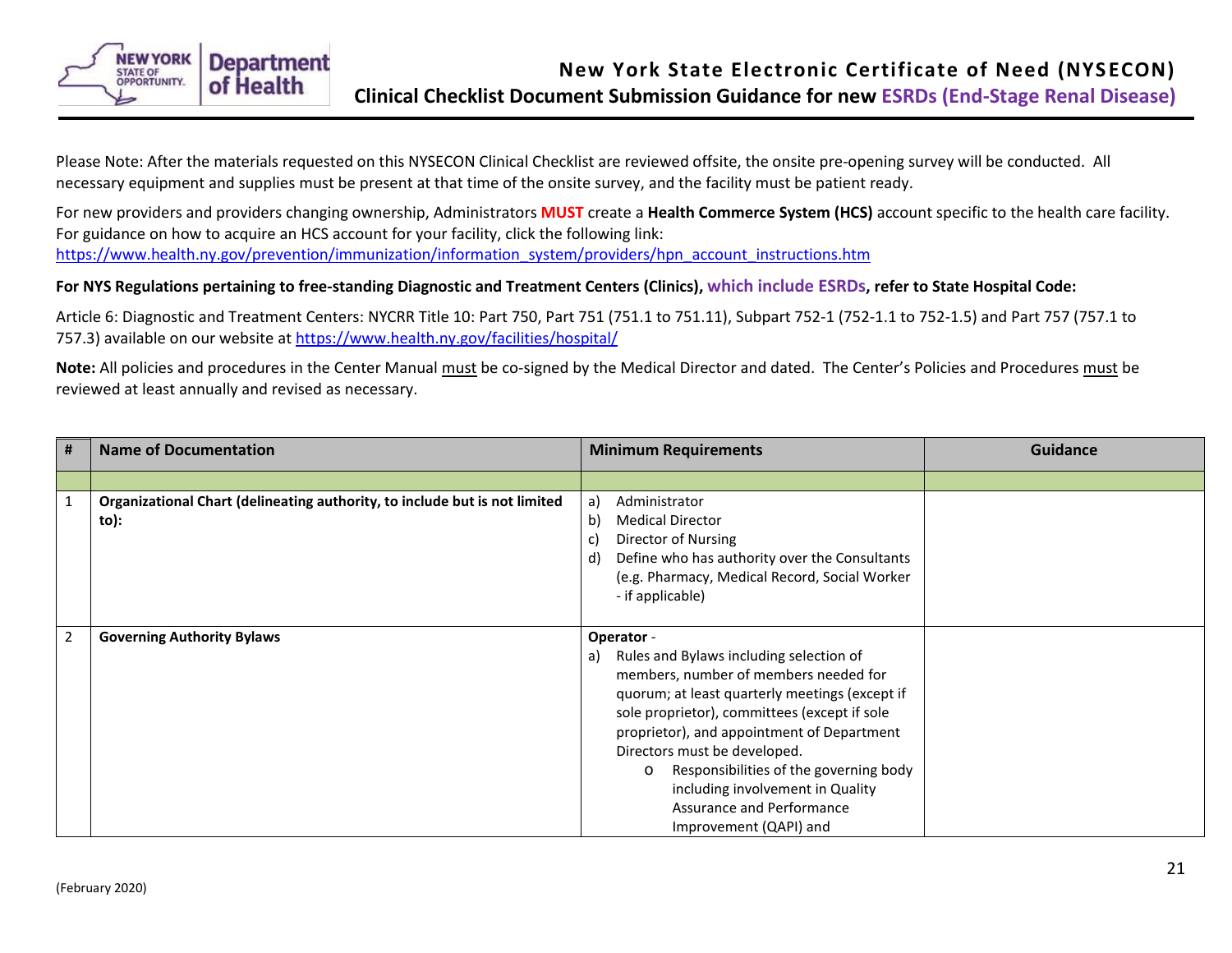| $\vert$ #      | <b>Name of Documentation</b>                                                    | <b>Minimum Requirements</b>                                                                                                                                                                                                                                                                                                                                                                                                                                                                                                                                                                                                                                                                                                                                                                                                                                                                                                                                                                                 | <b>Guidance</b>                                           |
|----------------|---------------------------------------------------------------------------------|-------------------------------------------------------------------------------------------------------------------------------------------------------------------------------------------------------------------------------------------------------------------------------------------------------------------------------------------------------------------------------------------------------------------------------------------------------------------------------------------------------------------------------------------------------------------------------------------------------------------------------------------------------------------------------------------------------------------------------------------------------------------------------------------------------------------------------------------------------------------------------------------------------------------------------------------------------------------------------------------------------------|-----------------------------------------------------------|
|                |                                                                                 | development of disaster<br>preparedness plans.<br>Meeting schedule<br>$\circ$<br>Scope of Services and Purpose of the Center<br>b).                                                                                                                                                                                                                                                                                                                                                                                                                                                                                                                                                                                                                                                                                                                                                                                                                                                                         |                                                           |
| $\overline{3}$ | <b>Medical Provider Bylaws and Rules</b>                                        | <b>Bylaws, Rules and Regulations of the Medical</b><br>a)<br>Staff -<br>These Medical Bylaws are to be approved by<br>the Operator. If Physician Assistants or<br>Registered Specialist Assistants are being used,<br>the Medical Bylaws are to include the<br>provision of formal procedures for the<br>evaluation of the application and credentials<br>and recredentialing of Physician Assistants and<br>Registered Specialist Assistants applying for<br>privileges to provide medical services under a<br>Physician's supervision.<br><b>History &amp; Physical Policy</b><br>b)<br><b>Physician Evaluation, Admission Assessment</b><br>C)<br>and Discharge/Involuntary Discharge Policies<br>Development of comprehensive care<br>$\circ$<br>plan including evaluation and<br>monitoring of patients on the<br>transplant list<br>Initial and renewal of patient orders<br>$\circ$<br>Inform patients about the ESRD<br>$\circ$<br>network and provide contact<br>information for the ESRD network. |                                                           |
| $\overline{4}$ | <b>Content of Medical Provider Credential / Privilege and Quality Assurance</b> | <b>MDs and Mid-Levels -</b>                                                                                                                                                                                                                                                                                                                                                                                                                                                                                                                                                                                                                                                                                                                                                                                                                                                                                                                                                                                 | Actual Credential Files for staff will be                 |
|                | <b>File</b>                                                                     | License<br>a)<br><b>Board Certification</b><br>b)<br>Delineation of privileges supported by<br>c)<br>recommendations<br>Appointment Letter with Recredentialing Bi-<br>d)<br>Annually<br>DEA (Drug Enforcement Administration)<br>e)<br>license<br>BCLS (Basic Cardiac Life Support) or ACLS/PALS<br>f)<br>(Advanced Cardiac Life Support / Pediatric                                                                                                                                                                                                                                                                                                                                                                                                                                                                                                                                                                                                                                                       | reviewed onsite. Submit a sample file -<br>TEMPLATE Only. |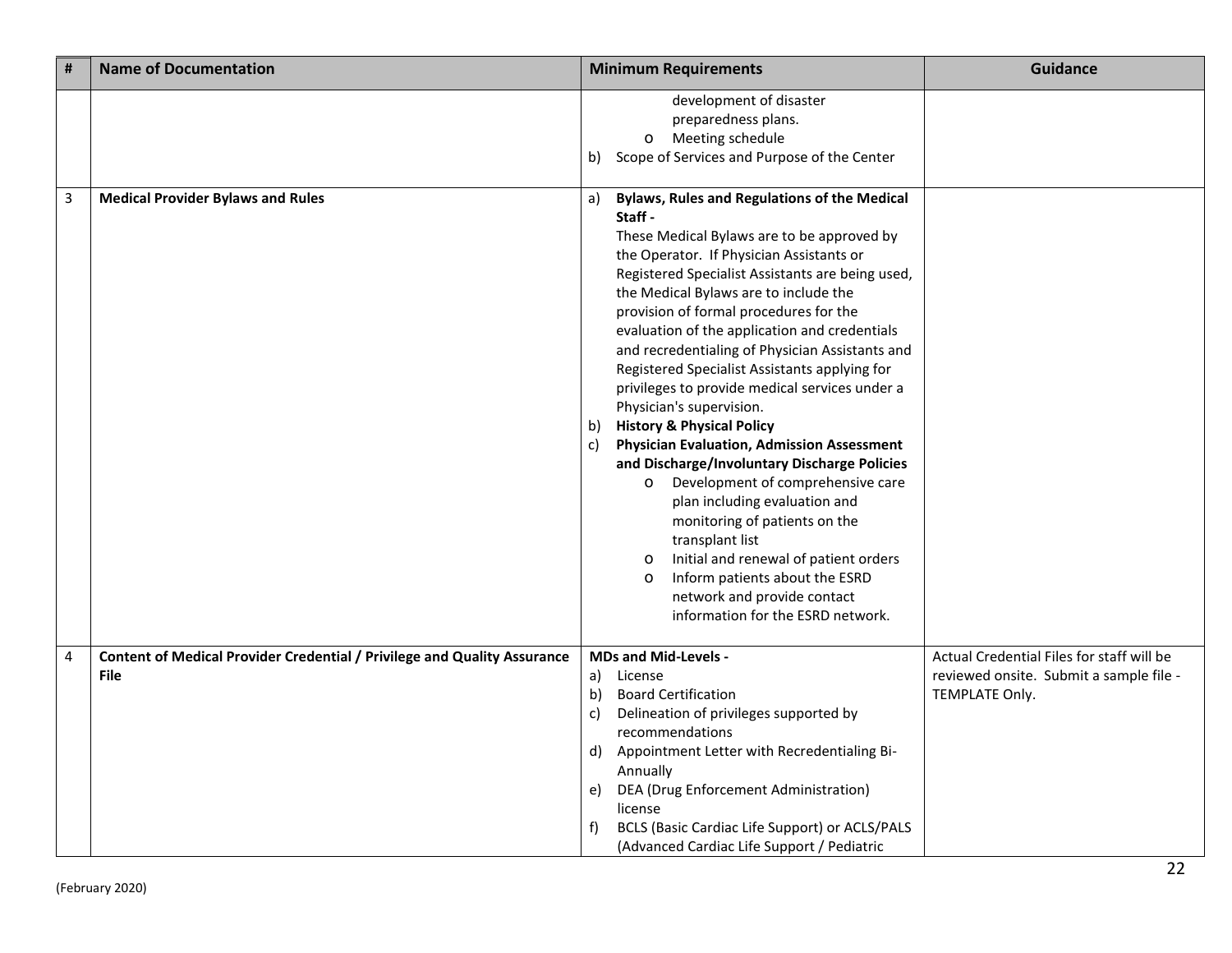| $\vert$ # | <b>Name of Documentation</b>               | <b>Minimum Requirements</b>                                                                                                                                                                                                                                                                                                                                                                                                                                                                                                                             | <b>Guidance</b>                                                                            |
|-----------|--------------------------------------------|---------------------------------------------------------------------------------------------------------------------------------------------------------------------------------------------------------------------------------------------------------------------------------------------------------------------------------------------------------------------------------------------------------------------------------------------------------------------------------------------------------------------------------------------------------|--------------------------------------------------------------------------------------------|
|           |                                            | Advanced Life Support) as per Emergency<br>Protocol<br>Applications for admission to staff containing<br>g)<br>Statement of Training and Experience<br>Evidence of ongoing Quality Review<br>h)<br>Evaluation of application & credentials of Mid-<br>i)<br>level Practitioners.<br>Policy regarding oversite of Non-Physician<br>j)<br>Mid-Level Providers<br>Receipt of Bylaws<br>k)                                                                                                                                                                  |                                                                                            |
| 5         | <b>Content of all Staff Personnel File</b> | All applicable staff<br>a)<br>i)<br>License<br>BCLS or ACLS/PALS as per emergency<br>ii)<br>protocol<br>Orientation Skills Checklist - specific to<br>iii)<br>job description and title (i.e. Nursing,<br>Surgical Technologists, etc.)<br>b) Health Files<br>Measles and Rubella Titers or proof of<br>i)<br>immunizations<br>Mantoux annually or chest X-ray (CXR)<br>ii)<br>on file<br>Pre-Employment and Annual Health<br>iii)<br>Exam<br>Rubeola (Post 1956)<br>iv)<br>Influenza<br>V)<br><b>Hepatitis B</b><br>vi)<br>vii)<br>Vaccine or declined | (Include MDs, RNs, Clerks, Mid-Level<br>Practitioners, Techs, Nursing Assistants,<br>etc.) |
| 6         | <b>Staff Education and Training</b>        | Job Description for all staff with position<br>a)<br>requirements<br>Evidence that the facility provided copies of<br>b)<br>policies regarding employment<br>Evidence that the facility provided orientation<br>C)<br>to staff on facility's policies<br>Patient care responsibilities<br>d)<br>In services for DOH mandated courses on HIV<br>e)<br>Confidentiality and HIPAA/ Patient Rights/<br>Advance Directives/ Infection Control and                                                                                                            |                                                                                            |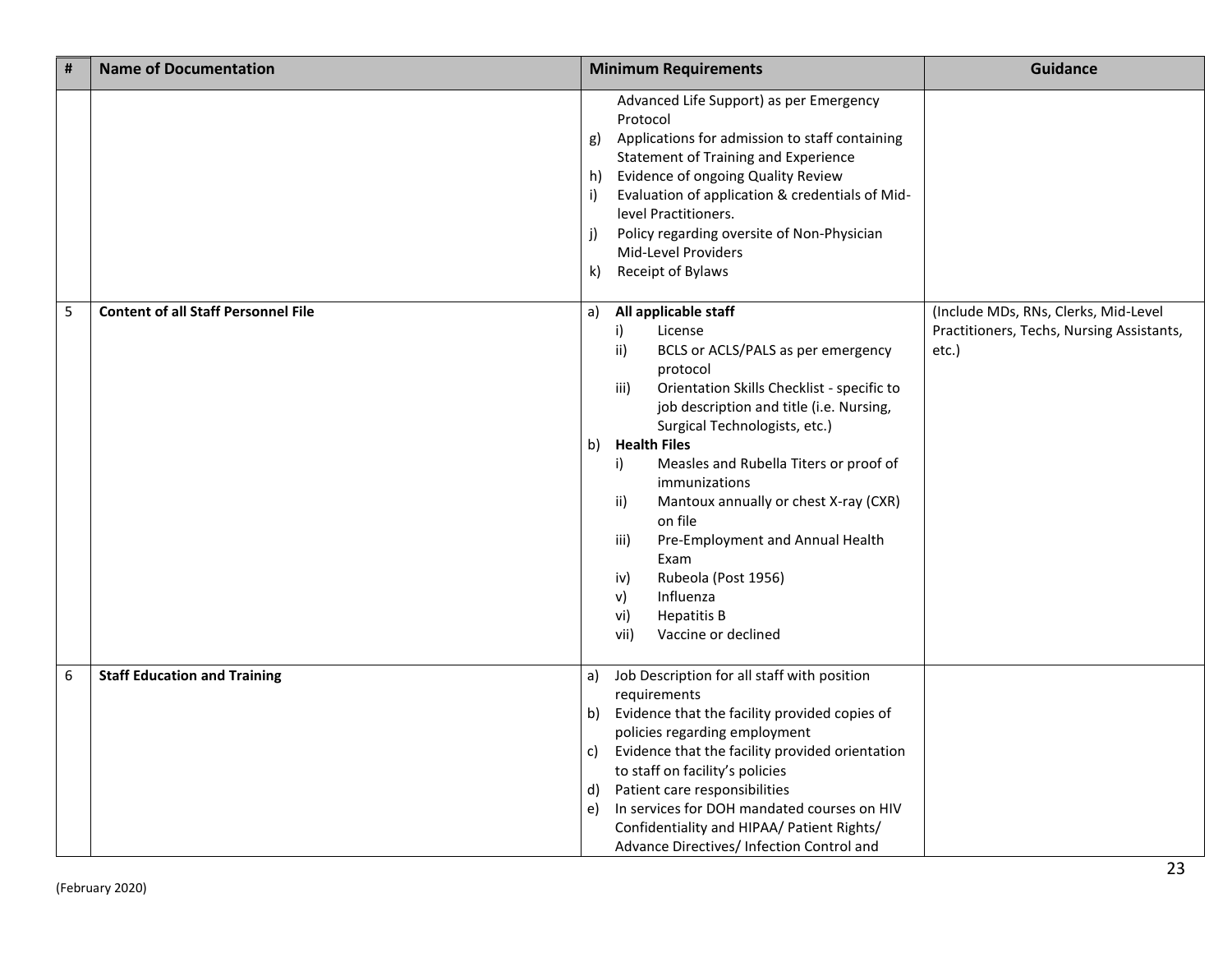| #              | <b>Name of Documentation</b>  | <b>Minimum Requirements</b>                                                                                                                                                                                                                                                                                                                                                                                                                                                                                                                                                                                                                                                                                                                                                                                                                                                                                                                                |                                                                                                                                                                                                       | <b>Guidance</b> |
|----------------|-------------------------------|------------------------------------------------------------------------------------------------------------------------------------------------------------------------------------------------------------------------------------------------------------------------------------------------------------------------------------------------------------------------------------------------------------------------------------------------------------------------------------------------------------------------------------------------------------------------------------------------------------------------------------------------------------------------------------------------------------------------------------------------------------------------------------------------------------------------------------------------------------------------------------------------------------------------------------------------------------|-------------------------------------------------------------------------------------------------------------------------------------------------------------------------------------------------------|-----------------|
|                |                               | Universal Precautions/ Fire Safety/ Child<br>Abuse-Domestic Violence and Human<br>Trafficking<br><b>Advance Directives Policy</b><br>f)<br>Annual performance evaluations and<br>g)<br>competency assessments                                                                                                                                                                                                                                                                                                                                                                                                                                                                                                                                                                                                                                                                                                                                              |                                                                                                                                                                                                       |                 |
| $\overline{7}$ | <b>Staffing Plan</b>          | Staffing Plan for each type of staff (MDs,<br>a)<br>Nurses, Techs, other) with list of names and<br>staff titles<br>Basic Staffing Pattern including supervision<br>b)<br>$\mathsf{c}$<br>Hours of Operation                                                                                                                                                                                                                                                                                                                                                                                                                                                                                                                                                                                                                                                                                                                                               |                                                                                                                                                                                                       |                 |
| 8              | <b>Quality Assurance Plan</b> | The Operator will develop and implement a<br>a)<br>written Quality Assurance (QA) Program<br>including Home Hemodialysis and Peritoneal<br>Dialysis.<br>The Operator will provide the QA Plan<br>b)<br>quality audits.<br>The QA plan will identify the Medical Director<br>C)<br>who is responsible for the supervision of the<br>the Program to the Operator.<br>QA Audit Plan which will specifically include<br>d)<br>will occur. The plan will include the<br>indicators/review criteria that will be used.<br>Please specify: the responsibilities of<br>e)<br>participants; regularly scheduled reviews of<br>Medical Records, Complaints and Incidents;<br>participation by each professional service;<br>findings and actions to be taken to resolve<br>identified problems, and timely<br>implementation of corrective actions with<br>periodic assessments of the results of such<br>actions and how information gets to the<br>Governing Body. | including oversight of technical operations and<br>QA Program and for reporting the activities of<br>the number of charts that will be reviewed and<br>will define the timeframe in which the reviews |                 |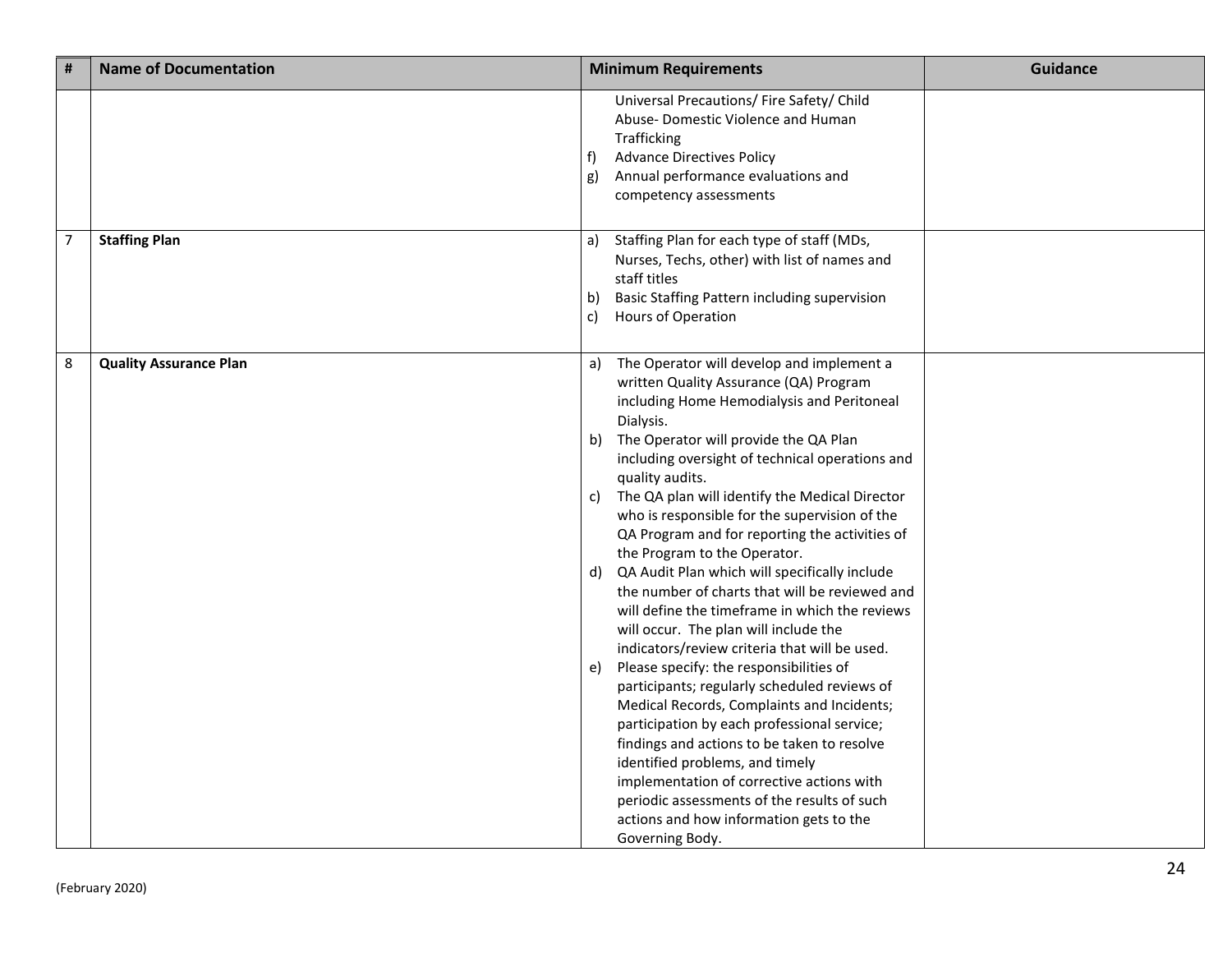| # | <b>Name of Documentation</b>  |          | <b>Minimum Requirements</b>                                                                                                                                                                                                                                                | <b>Guidance</b> |
|---|-------------------------------|----------|----------------------------------------------------------------------------------------------------------------------------------------------------------------------------------------------------------------------------------------------------------------------------|-----------------|
|   |                               | f)       | Incident/Occurrence Reporting Policy and<br>Incident types will include reporting<br>timeframes.                                                                                                                                                                           |                 |
| 9 | <b>Infection Control Plan</b> | a)<br>b) | Name of the Infection Control (IC) Practitioner.<br>Training requirements for the IC Nurse who<br>must be designated to direct the IC Program<br>and includes hours spent in the ESRD Process<br>for Risk Mitigation that is based on nationally<br>recognized guidelines. |                 |
|   |                               | C)       | Demonstrate how IC Guidelines are being used<br>to follow national recognized IC Standards<br>(CDC, APIC, etc.).                                                                                                                                                           |                 |
|   |                               | d)       | System used to actively identify infections<br>related to procedures performed and<br>documentation of tracking.                                                                                                                                                           |                 |
|   |                               | e)<br>f) | How IC is incorporated into QAPI?<br>Policies and Procedures (Based on National<br>Standards) for:                                                                                                                                                                         |                 |
|   |                               |          | Hand hygiene<br>$\circ$<br>Specific measures for MDROs (Multiple<br>$\circ$<br>Drug Resistant Organisms)                                                                                                                                                                   |                 |
|   |                               |          | Injection practices<br>$\circ$<br>Policy for cleaning glucometers<br>$\circ$<br>Multi-dose medications<br>$\circ$<br>Policy for reportable communicable<br>$\circ$                                                                                                         |                 |
|   |                               |          | diseases<br>Orientation of all new employees in IC and<br>$\circ$<br>personal hygiene; with ongoing education                                                                                                                                                              |                 |
|   |                               |          | in IC<br>Screening and surveillance of patients and<br>$\circ$<br>HCWs (Health Care Workers) for risk                                                                                                                                                                      |                 |
|   |                               |          | of/actual infections and communicable<br>diseases<br><b>HIV Infection Control</b><br>$\circ$                                                                                                                                                                               |                 |
|   |                               |          | Hepatitis screening, vaccination and<br>$\circ$<br>tracking (for surveillance purposes to<br>identify immune and susceptible patients)                                                                                                                                     |                 |
|   |                               |          | Influenza vaccination and tracking<br>$\circ$<br>Pneumococcal vaccination and tracking<br>$\circ$                                                                                                                                                                          |                 |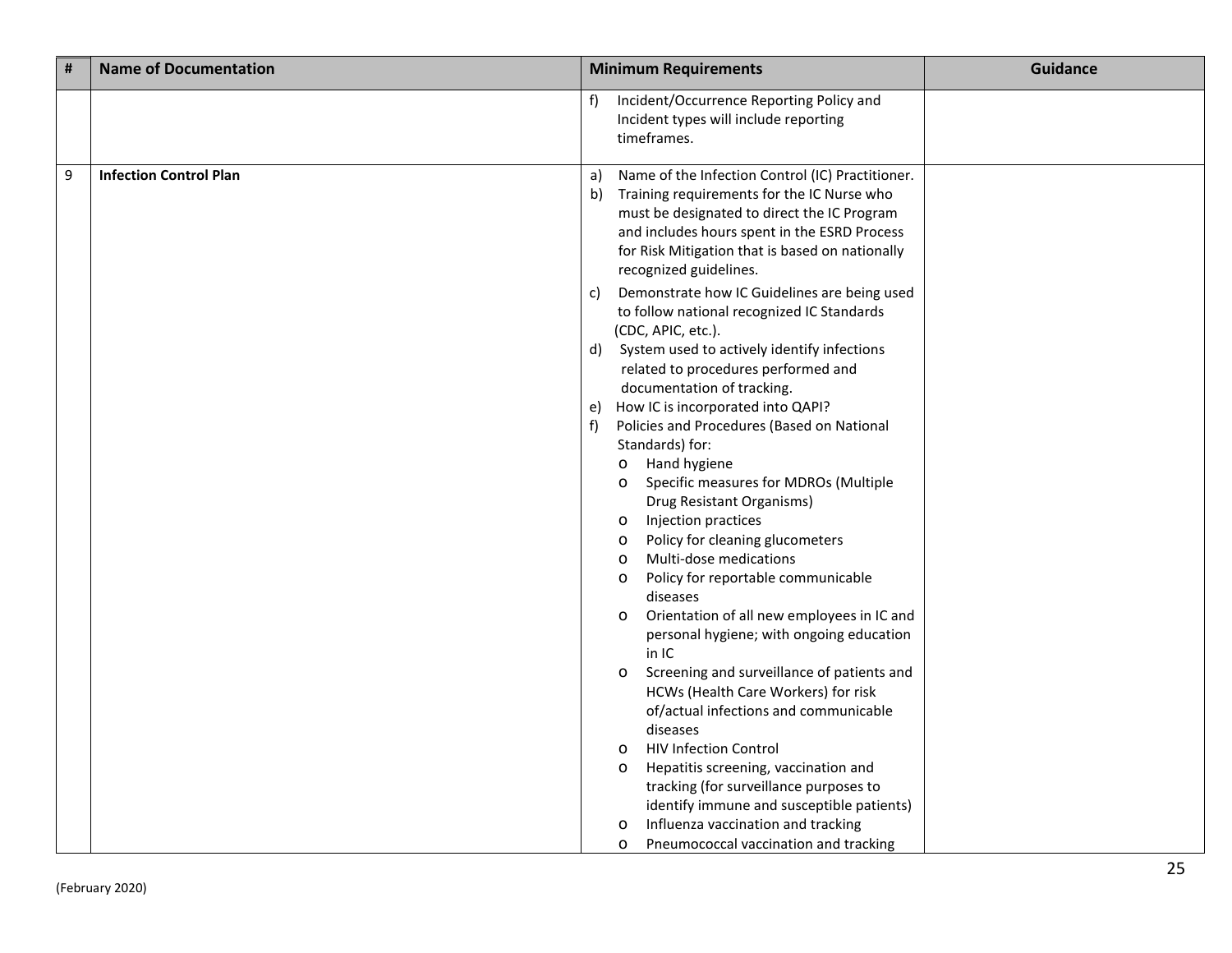| #  | <b>Name of Documentation</b>  | <b>Minimum Requirements</b>                                                                                                                                                                                                                                                                                                                                                                                                                                                                                                                                                                                                                                                                                                                                                                                                                                                                                                                                 | <b>Guidance</b>                                                                                                                                                                               |
|----|-------------------------------|-------------------------------------------------------------------------------------------------------------------------------------------------------------------------------------------------------------------------------------------------------------------------------------------------------------------------------------------------------------------------------------------------------------------------------------------------------------------------------------------------------------------------------------------------------------------------------------------------------------------------------------------------------------------------------------------------------------------------------------------------------------------------------------------------------------------------------------------------------------------------------------------------------------------------------------------------------------|-----------------------------------------------------------------------------------------------------------------------------------------------------------------------------------------------|
|    |                               | Methods to minimize source &<br>$\circ$<br>transmission of infection<br>Active surveillance program<br>$\circ$<br>Cannulation procedures - catheter, graft<br>$\circ$<br>and fistula<br>Provision for infected or contaminated<br>$\circ$<br>patients<br><b>Isolation Procedures</b><br>$\circ$<br><b>Hazardous Waste Handling</b><br>$\circ$<br>Sterilization/autoclave spore-<br>$\circ$<br>testing/validation single use devices (for<br>reprocessed check FDA requirements), if<br>in use onsite<br>Single use equipment<br>$\circ$<br><b>Offsite Sterilization Contract</b><br>$\circ$<br>Sterilizing equipment testing results<br>$\circ$<br>Separation of clean<br>$\circ$<br>equipment/instrument storage<br>Patient follow up after discharge, tracking,<br>$\circ$<br>documented in Medical Record<br>Resuscitative techniques (codes)<br>$\circ$<br>Needle stick injuries/potential HIV<br>$\circ$<br>exposure<br><b>Blood Spills</b><br>$\circ$ |                                                                                                                                                                                               |
| 10 | <b>Patient Emergency Plan</b> | Patient Emergency Policy specification of who (MD,<br>Mid-Levels, RN, etc.) requires BCLS (basic life<br>support)/ACLS (advanced life support)/PALS<br>(pediatric advanced life support); (a practitioner<br>qualified in resuscitation technique and emergency<br>care must remain present until all patients are<br>discharged).<br>Emergency protocol if patient codes (process;<br>a)<br>requirements of staff)<br>Emergency equipment and supplies; contents<br>b)<br>of crash cart. (Emergency drugs and supplies as<br>per Medical Staff {formulary by Anesthesia})<br>Emergency call system<br>C)<br>d)<br>Generator testing, if facility has a generator                                                                                                                                                                                                                                                                                           | <b>Link to Environmental Documentation</b><br><b>Checklist (EDC)</b><br>https://www.health.ny.gov/facilities/con<br>s/construction notices/docs/environmen<br>tal documentation checklist.pdf |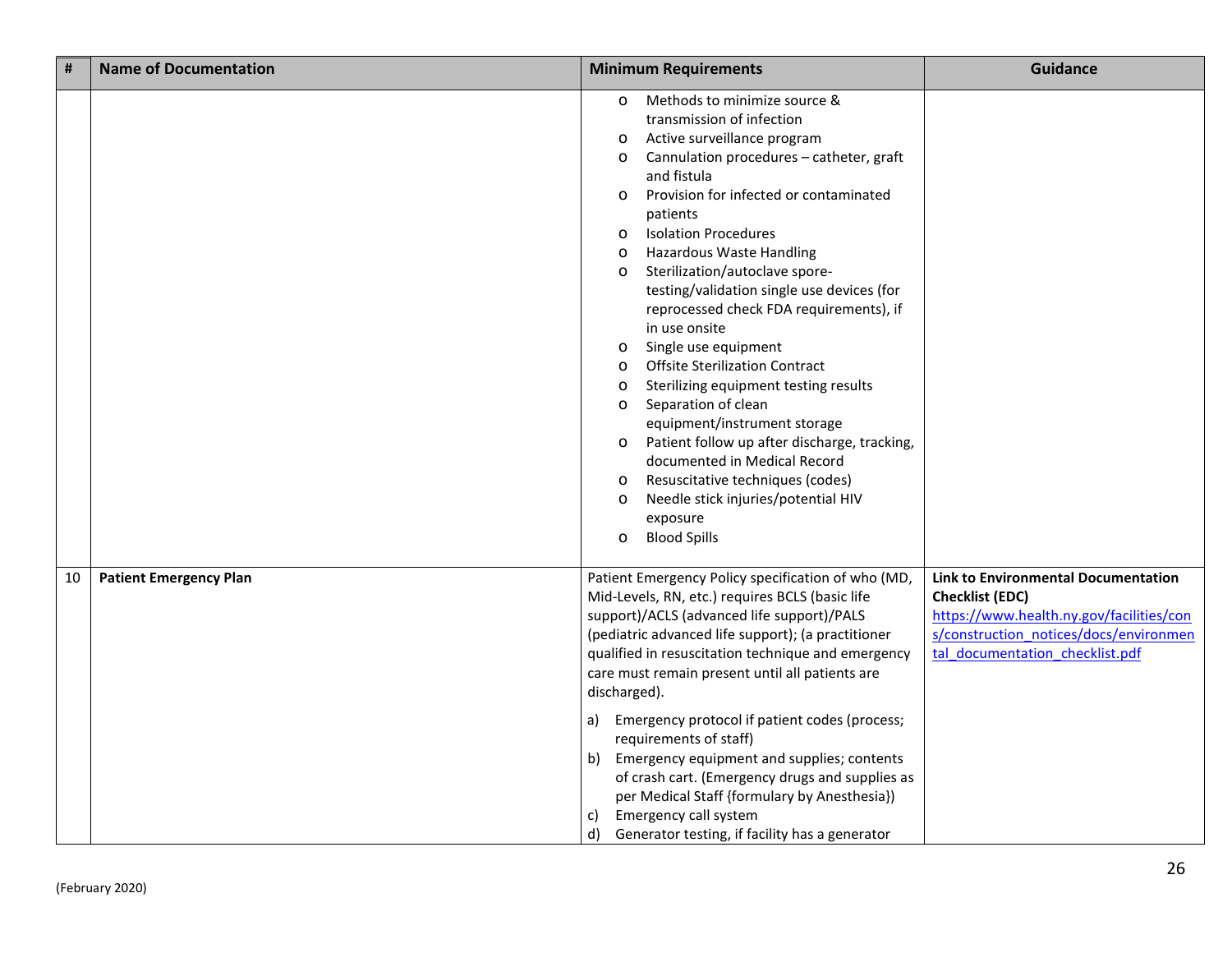| #  | <b>Name of Documentation</b>                            |                           | <b>Minimum Requirements</b>                                                                                                                                                                                                                                                                                                                                                                                                                                                                                                                                                                                                                                                                                                                                                                                                                                                                                                                                                                                                                                                                                                  | <b>Guidance</b> |
|----|---------------------------------------------------------|---------------------------|------------------------------------------------------------------------------------------------------------------------------------------------------------------------------------------------------------------------------------------------------------------------------------------------------------------------------------------------------------------------------------------------------------------------------------------------------------------------------------------------------------------------------------------------------------------------------------------------------------------------------------------------------------------------------------------------------------------------------------------------------------------------------------------------------------------------------------------------------------------------------------------------------------------------------------------------------------------------------------------------------------------------------------------------------------------------------------------------------------------------------|-----------------|
|    |                                                         | e)<br>f<br>g)<br>h)<br>i) | Evacuation plan (fire)<br>Disaster Preparedness Plan (coordination of<br>plan with State and Local authorities as<br>appropriate)<br>All Code Policies<br>Preventative maintenance on equipment<br>Operation, security and maintenance of the<br>facility                                                                                                                                                                                                                                                                                                                                                                                                                                                                                                                                                                                                                                                                                                                                                                                                                                                                    |                 |
| 11 | <b>Operational and Clinical Policies and Procedures</b> |                           | a) Nursing:<br>Frequency of nursing monitoring and prior<br>i)<br>to discharge<br><b>Medication administration</b><br>ii)<br><b>Medication errors</b><br>iii)<br>iv) Adverse reactions<br>b) Patients' Rights Policies & Procedures<br>i)<br>Signage (All Waiting Rooms require<br>signage)<br>Policy for distribution of Patient Rights<br>ii)<br>and Advance Directives given with<br>evidence documented in the Medical<br>Record<br>iii) Document in the Medical Record if the<br>patient has a Health Care Proxy or not.<br>iv) Grievance/Complaint Policy that includes<br>that the facility investigates, providing a<br>written response within thirty (30) days of<br>findings of investigation (if requested by<br>patient), and notifying patient that if they<br>are not satisfied, they may complain to<br>DOH, OPHSM<br>Abuse and Neglect Policy<br>V)<br>vi) Exercise rights on behalf of a patient<br>judged legally incompetent<br>vii) Policy that addresses delegation by a<br>patient to a representative<br>viii) Communicating with patient with<br>communication barrier<br>ix) Child abuse reporting |                 |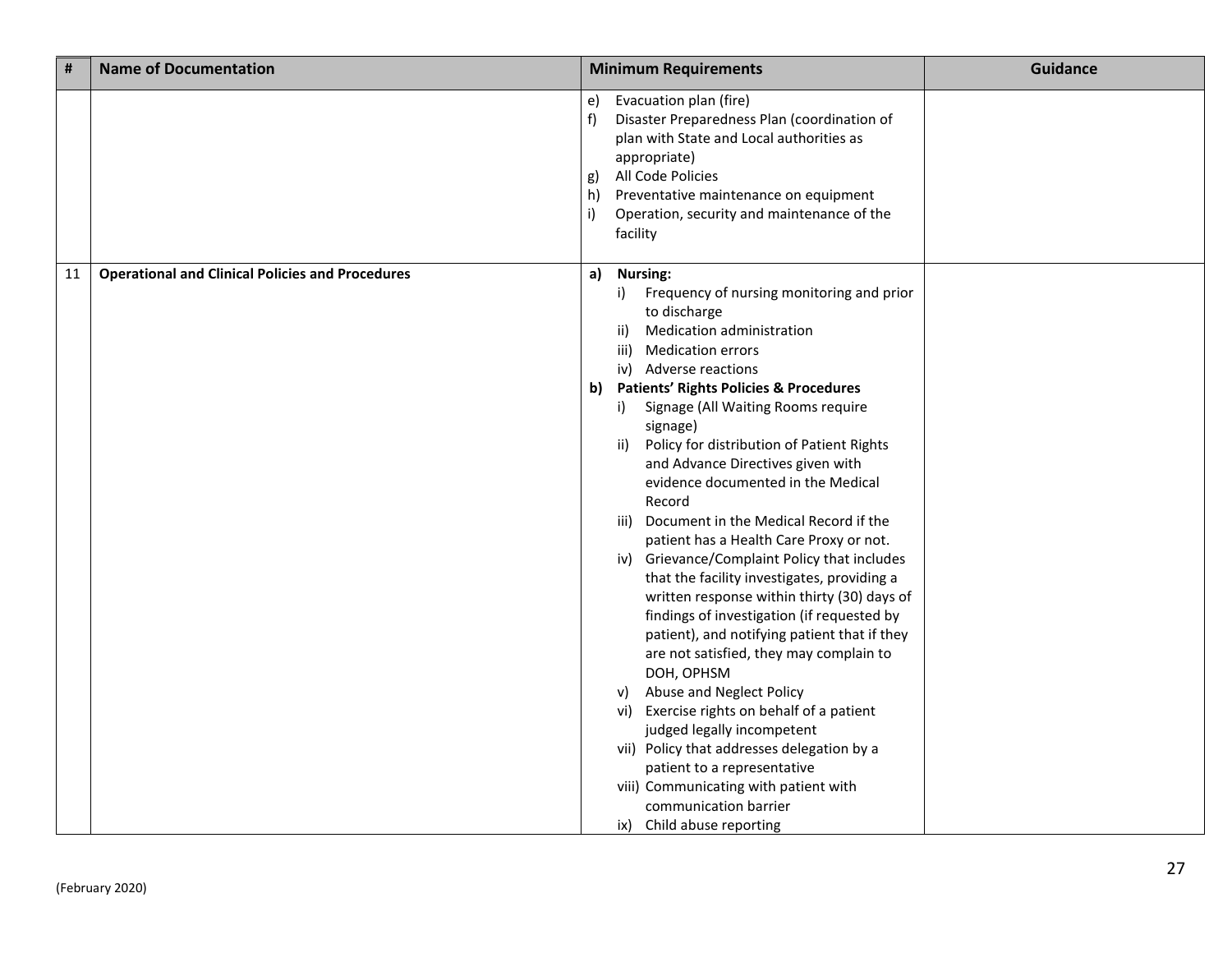| # | <b>Name of Documentation</b> | <b>Minimum Requirements</b>                                                                                                                                                                                                                                                                                                                                                                                                                   | <b>Guidance</b> |
|---|------------------------------|-----------------------------------------------------------------------------------------------------------------------------------------------------------------------------------------------------------------------------------------------------------------------------------------------------------------------------------------------------------------------------------------------------------------------------------------------|-----------------|
|   |                              | Domestic Violence - Identification and<br>x)<br>treatment of victims<br>xi) Surprise Bill Law<br>xii) HIV Confidentiality<br>xiii) HIPAA/Confidentiality<br>xiv) Provision of service (details of<br>nondiscrimination)<br>xv) Informed Consent<br>xvi) Human Trafficking<br>xvii) Patient is provided with information to<br>inform him/her of the various treatment<br>modalities                                                           |                 |
|   |                              | See Link below for Required Patient Rights<br>publications<br>https://www.health.ny.gov/professionals/patients/<br>patient rights/                                                                                                                                                                                                                                                                                                            |                 |
|   |                              | c) An Advance Directive Policy that Addresses<br>the Following:                                                                                                                                                                                                                                                                                                                                                                               |                 |
|   |                              | Provision of information to patients on<br>i)<br><b>Advance Directives</b><br>Policy for honoring or not, the<br>$\circ$<br>patient's Advance Directives for DNR<br>(Do Not Resuscitate), if one is in the<br>patient's medical record.<br>Ensure if the patient is transferred to<br>$\circ$<br>the hospital that a copy of the<br>Advanced Directive is provided with<br>the copy of the medical record when<br>the patient is transferred. |                 |
|   |                              | d) Social Work Services:<br>Must be directed by a licensed social<br>i)<br>worker or a licensed masters social<br>worker.<br>Policy for evaluation of patients for<br>ii)<br>medically related personnel and social<br>problems<br>iii) Staff member/position designated to<br>coordinate with community services.                                                                                                                            |                 |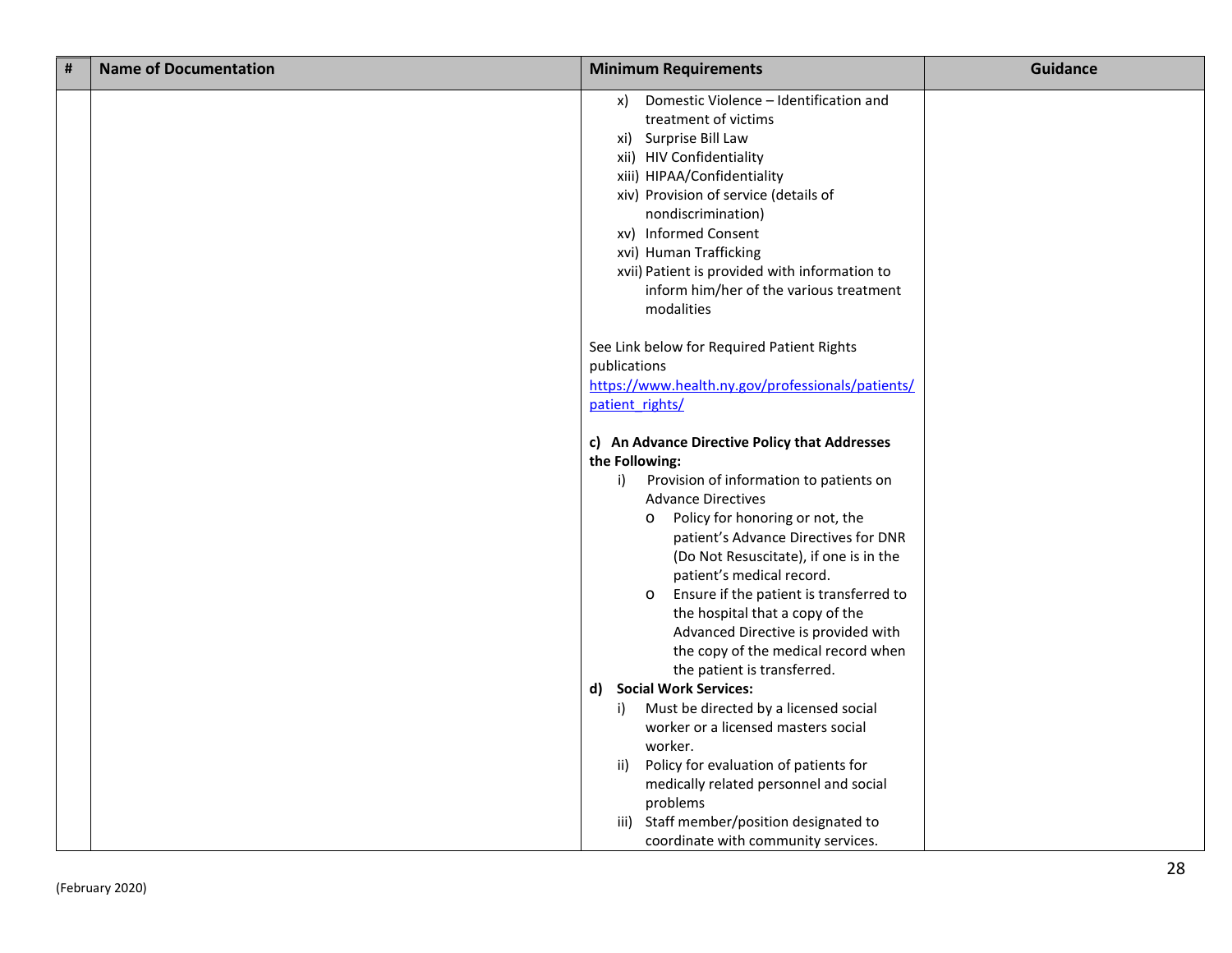| $\vert$ # | <b>Name of Documentation</b> | <b>Minimum Requirements</b>                                                                                                                                                                                                                                                                                                                                                                                                                                                                                                                                                                                                                                                                                                                                                                                                                                                                                                                                                                                                                                                                                                                              | <b>Guidance</b> |
|-----------|------------------------------|----------------------------------------------------------------------------------------------------------------------------------------------------------------------------------------------------------------------------------------------------------------------------------------------------------------------------------------------------------------------------------------------------------------------------------------------------------------------------------------------------------------------------------------------------------------------------------------------------------------------------------------------------------------------------------------------------------------------------------------------------------------------------------------------------------------------------------------------------------------------------------------------------------------------------------------------------------------------------------------------------------------------------------------------------------------------------------------------------------------------------------------------------------|-----------------|
|           |                              | iv) Referral to health-care facility or<br>practitioner for service(s) not available at<br>the facility<br>v) Social work services are provided to all<br>patients on an on-going basis.<br>e) Nursing Care Procedures that address:<br>Hemodialysis<br>i)<br>Home dialysis (if provided)<br>ii)<br>Medication administration<br>iii)<br>iv) Medication errors<br>Epogen administered at home<br>V)<br>vi) Adverse reactions<br><b>Nutritional Services</b><br>f)<br>Registered dietician must hold the<br>i)<br>Commission on Dietetic Registration.<br>Description of how services are<br>ii)<br>provided/obtained.<br>iii) Procedures for requesting services<br>iv) Dietary services are available to all<br>patients on an ongoing basis.<br>Other Services Not Available at the Center<br>g)<br>Description of how services are<br>i)<br>provided/obtained.<br>ii) Procedures for requesting services<br>h) Water and Dialysate Procedures that address:<br>Water treatment and dialysate<br>i)<br>Instrument/machine maintenance<br>ii)<br>including biological and chemical<br>acceptability<br>iii) Water testing<br>iv) Re-use (if applicable) |                 |
| 12        | <b>Transfer Agreements</b>   | Plan and Procedure for the transfer of patients to a<br>nearby hospital when hospitalization is indicated.<br>o Arrangements for an ambulance service<br>and include, when appropriate, escort of<br>the patient to the hospital by an<br>appropriate staff member.                                                                                                                                                                                                                                                                                                                                                                                                                                                                                                                                                                                                                                                                                                                                                                                                                                                                                      |                 |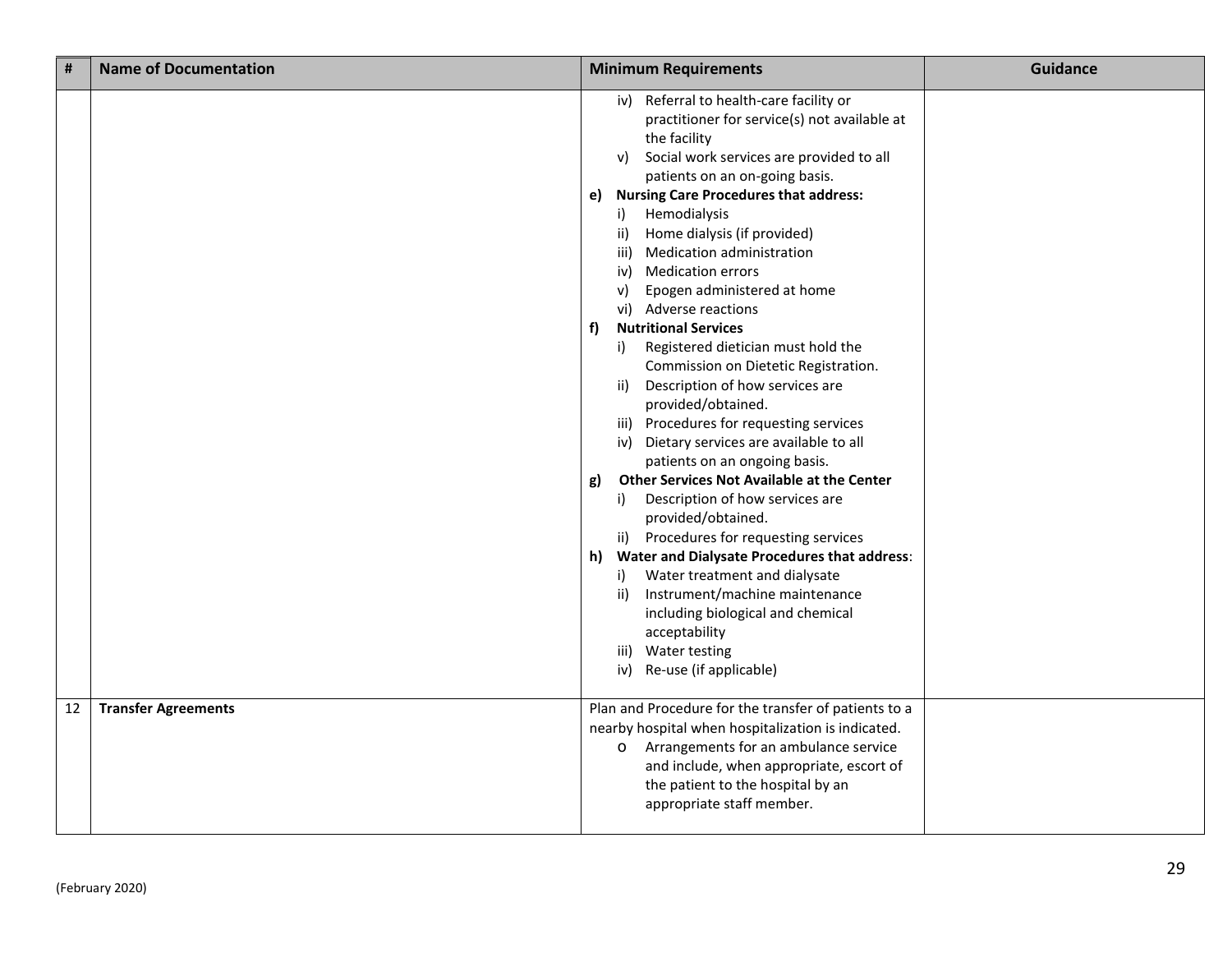| #  | <b>Name of Documentation</b>                    | <b>Guidance</b><br><b>Minimum Requirements</b>                                                                                                                                                                                                                                                                                                                                                                                                                                                                                                                                                                                                        |
|----|-------------------------------------------------|-------------------------------------------------------------------------------------------------------------------------------------------------------------------------------------------------------------------------------------------------------------------------------------------------------------------------------------------------------------------------------------------------------------------------------------------------------------------------------------------------------------------------------------------------------------------------------------------------------------------------------------------------------|
| 13 | <b>List of Contracted Services</b>              | <b>Pharmacist - Contract with Pharmacist</b><br>a)<br>b)<br>Housekeeping<br><b>Biohazard Removal</b><br>c)<br>Medical Record Consultant if applicable<br>d)<br>The Operator shall designate a staff<br>$\circ$<br>member who has overall supervisory<br>responsibility for the Medical Record<br>System.<br>The Operator shall ensure that the<br>$\circ$<br><b>Medical Record Supervisor receives</b><br>consultation from a qualified Medical<br>Record Practitioner if the Supervisor is not<br>a qualified Medical Record Practitioner.<br>Preventive Maintenance (PM) Checks<br>e)<br>f<br>Linens<br>Laboratory<br>g)<br>Social Worker<br>h)     |
| 14 | <b>CLEP Laboratory Licenses</b>                 | <b>CLEP</b> (Clinical Laboratory Evaluation Program)<br>a)<br>Laboratory Permit or Limited Service<br>Laboratory Registration Certificate for tests<br>performed onsite (e.g. fingerstick glucose).<br>Routine and emergency tests performed at the<br>b)<br>facility or referred to a contracted NYS<br>permitted laboratory)<br>Procedures for requesting tests and obtaining<br>c)<br>blood, tissue and culture specimens with<br>incorporation of reports into the Medical<br>Record<br>Pathology Report findings and tissue<br>d)<br>exemptions<br>Policy for "ensuring prompt follow-up action<br>e)<br>on patients with abnormal test results" |
| 15 | <b>Sample Admission Packet/Patient Brochure</b> | Samples should include a copy of the actual Patient<br>Rights information given to patient.                                                                                                                                                                                                                                                                                                                                                                                                                                                                                                                                                           |
| 16 | <b>Sample Clinical Record</b>                   | Copy of Medical Record Content: (Sample of<br>a)<br>Clinical Record - TEMPLATE only).<br>Including forms such as:                                                                                                                                                                                                                                                                                                                                                                                                                                                                                                                                     |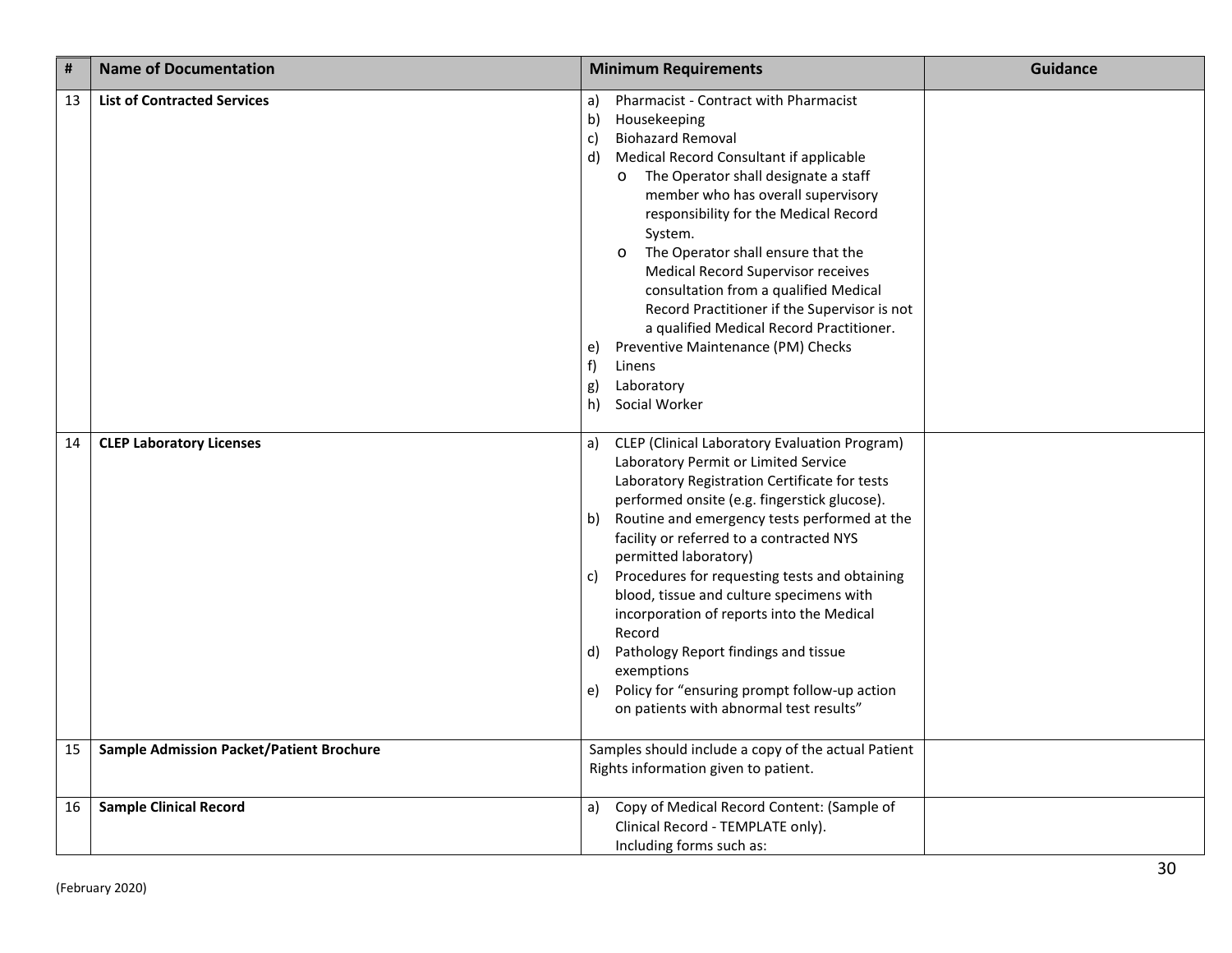| # | <b>Name of Documentation</b> |              | <b>Minimum Requirements</b>                                                                                                                                                                                                                                                                                                                                                                                                                                                                        | <b>Guidance</b> |
|---|------------------------------|--------------|----------------------------------------------------------------------------------------------------------------------------------------------------------------------------------------------------------------------------------------------------------------------------------------------------------------------------------------------------------------------------------------------------------------------------------------------------------------------------------------------------|-----------------|
|   |                              |              | <b>Fact Sheet</b><br>$\circ$<br>Allergies<br>$\circ$<br>Documentation that Patient Rights &<br>$\circ$<br>Advance Directives were given.<br>Informed Consents for Anesthesia and<br>$\circ$<br>Surgical<br>Consent for Anesthesia: Please state the<br>$\circ$<br>name of the Anesthesiologist and the<br>proposed anesthesia<br>History & Physical less than thirty (30) days<br>$\circ$<br>before surgery<br>Pre-Surgical Assessment immediately<br>$\circ$<br>before surgery indicating changes |                 |
|   |                              |              | Op Reports<br>$\circ$<br><b>Medication Reconciliation Form</b><br>$\circ$                                                                                                                                                                                                                                                                                                                                                                                                                          |                 |
|   |                              |              | Time Out Form<br>$\circ$                                                                                                                                                                                                                                                                                                                                                                                                                                                                           |                 |
|   |                              | b)           | Medical Records storage must be in a place                                                                                                                                                                                                                                                                                                                                                                                                                                                         |                 |
|   |                              |              | that can be locked and secured.                                                                                                                                                                                                                                                                                                                                                                                                                                                                    |                 |
|   |                              | c)           | Designated staff member who has overall<br>supervisory responsibility (if the Medical<br>Record Supervisor is not a qualified Medical<br>Record Practitioner), is designated to ensure<br>that the Medical Record Supervisor received<br>consultation from a qualified Medical Record<br>Practitioner Consultant.                                                                                                                                                                                  |                 |
|   |                              | $\mathsf{d}$ | Retention, preservation and confidentiality<br>(ADULTS: Retain for six (6) years minimum;<br>MINORS: Retain for six (6) years past<br>procedure or three (3) years past majority<br>(whichever is longer).                                                                                                                                                                                                                                                                                         |                 |
|   |                              | e)           | Procedure for sending a copy of pertinent parts<br>of Medical Record, with patient's consent,<br>when patient is referred elsewhere                                                                                                                                                                                                                                                                                                                                                                |                 |
|   |                              | f)           | Policy for granting patient access                                                                                                                                                                                                                                                                                                                                                                                                                                                                 |                 |
|   |                              | g)           | Prompt transfer of copy of pertinent parts of                                                                                                                                                                                                                                                                                                                                                                                                                                                      |                 |
|   |                              |              | Medical Record when referred to facility or                                                                                                                                                                                                                                                                                                                                                                                                                                                        |                 |
|   |                              |              | practitioner (- e.g., if transferred to hospital)                                                                                                                                                                                                                                                                                                                                                                                                                                                  |                 |
|   |                              | h)           | When treated with an outside healthcare                                                                                                                                                                                                                                                                                                                                                                                                                                                            |                 |
|   |                              |              | provider that is relevant to the patient's care, a                                                                                                                                                                                                                                                                                                                                                                                                                                                 |                 |
|   |                              |              | clinical summary or other pertinent documents                                                                                                                                                                                                                                                                                                                                                                                                                                                      |                 |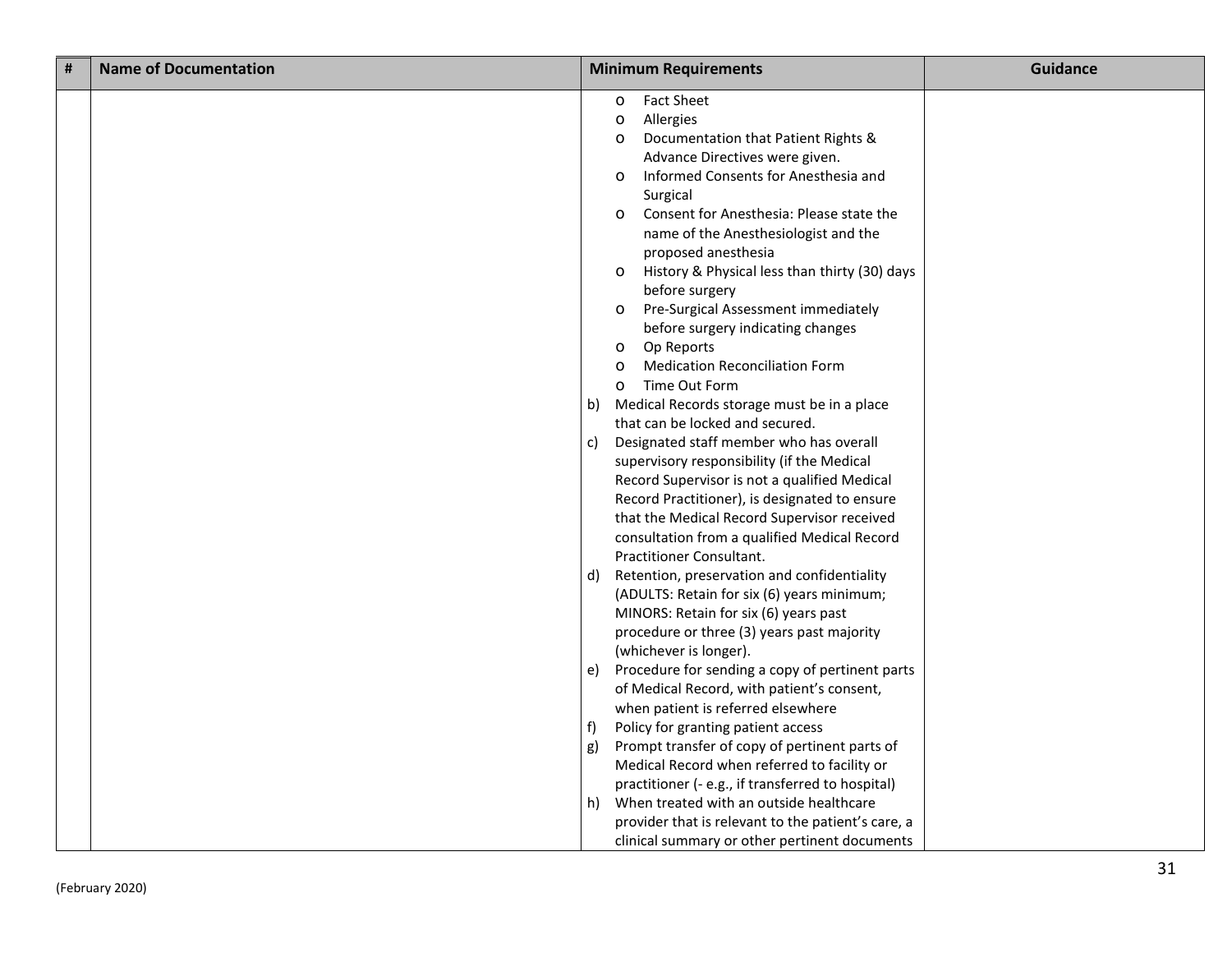|    | <b>Name of Documentation</b>                                                                                                                         | <b>Minimum Requirements</b>                                                                                                                                                                                                                                                                                                                                                                                                                                                                                                                                                                                                                                                                                           | <b>Guidance</b>                                                                                                                                                    |
|----|------------------------------------------------------------------------------------------------------------------------------------------------------|-----------------------------------------------------------------------------------------------------------------------------------------------------------------------------------------------------------------------------------------------------------------------------------------------------------------------------------------------------------------------------------------------------------------------------------------------------------------------------------------------------------------------------------------------------------------------------------------------------------------------------------------------------------------------------------------------------------------------|--------------------------------------------------------------------------------------------------------------------------------------------------------------------|
|    |                                                                                                                                                      | is obtained (e.g., if History and Physical is<br>performed)<br>Release of records, as per Patient Rights.                                                                                                                                                                                                                                                                                                                                                                                                                                                                                                                                                                                                             |                                                                                                                                                                    |
| 17 | <b>Sample Personnel Record</b>                                                                                                                       | Submit a Sample of a Personnel Record -<br>TEMPLATE Only. Additional personnel Records will<br>be reviewed onsite.                                                                                                                                                                                                                                                                                                                                                                                                                                                                                                                                                                                                    |                                                                                                                                                                    |
| 18 | <b>Sample Contract Audit Form</b>                                                                                                                    | Provide samples of forms or evidence of<br>documentation that will be used to audit contracts<br>and review contracted services.<br>O Contracted services must be monitored,<br>and contracts must be reviewed annually.                                                                                                                                                                                                                                                                                                                                                                                                                                                                                              |                                                                                                                                                                    |
|    | <b>STEPS TO TAKE AFTER RECEIVING YOUR OPERATING CERTIFICATE</b>                                                                                      |                                                                                                                                                                                                                                                                                                                                                                                                                                                                                                                                                                                                                                                                                                                       |                                                                                                                                                                    |
|    | 855 B-Medicare Enrollment Form (Please be reminded that the facility<br>name on the 855 B form must match the name on the operating<br>certificate.) | After facility has approval to open, the 855-B<br>Enrollment form must be submitted to the<br>Medicare Administrative Contractor (MAC) and<br>cannot be submitted until the State licensure<br>process has occurred and the facility has opened<br>and is providing services to at least one patient for<br>each modality offered.<br>For additional information regarding the Medicare<br>enrollment process, including Internet-based<br>PECOS, go to<br>www.cms.gov/MedicareProviderSupEnroll.<br>Electronic Code of Federal Regulations - Part 494 -<br>Conditions of Coverage for ESRD facilities<br>https://www.ecfr.gov/cgi-bin/text-<br>idx?SID=20b01acd4992abab2f635cfd395f4114&no<br>de=pt42.5.494&rgn=div5 | After approval of the 855-A Enrollment<br>form, the facility must submit the CMS<br>3427 to the Department's Regional Office<br>to request a certification survey. |
|    | Health Commerce System (HCS)/Health Provider Network (HPN)                                                                                           | After receiving approval from DOH to open post<br>pre-opening survey, the facility will receive an<br>operating certificate (OC) that contains a 7-digit #<br>followed by an "R". This is the facility's operating<br>certificate # that is associated with the main site<br>and extension clinics the operator oversees. In<br>addition, the main site and their extension clinics                                                                                                                                                                                                                                                                                                                                   |                                                                                                                                                                    |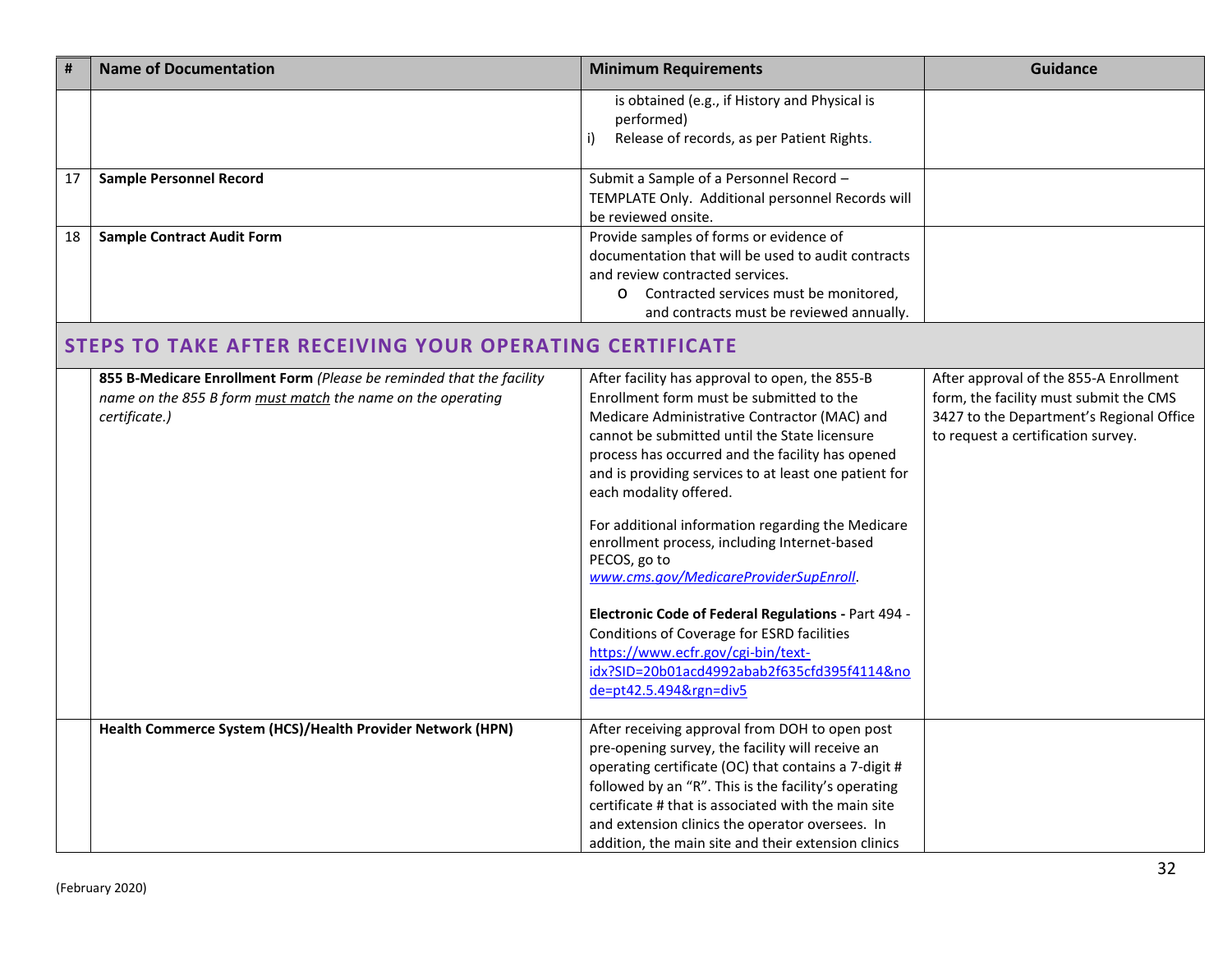| # | <b>Name of Documentation</b>                                                                            | <b>Minimum Requirements</b>                                                                                                                                                                                                                                                                                                                                                                                                                                                                                                                                               | <b>Guidance</b>                                                                                                                                                                                                |
|---|---------------------------------------------------------------------------------------------------------|---------------------------------------------------------------------------------------------------------------------------------------------------------------------------------------------------------------------------------------------------------------------------------------------------------------------------------------------------------------------------------------------------------------------------------------------------------------------------------------------------------------------------------------------------------------------------|----------------------------------------------------------------------------------------------------------------------------------------------------------------------------------------------------------------|
|   |                                                                                                         | (if any) will also have a four or five digit site-specific<br>#.<br>The Administrator/Director who oversees the<br>day-to-day operations of the facility must complete<br>the Health Commerce System (HCS) Access form<br>and submit<br>State Regulations 400.10<br>Links below to HCS Access Form and<br>instructions to start the process<br>https://www.health.ny.gov/facilities/hospital/docs<br>/hcs access form new clinics.pdf<br>Link below to HCS Training and additional HCS<br><b>Access Information</b><br>https://www.health.ny.gov/facilities/hospital/conn |                                                                                                                                                                                                                |
|   |                                                                                                         | ect to hcs apps and training.htm                                                                                                                                                                                                                                                                                                                                                                                                                                                                                                                                          |                                                                                                                                                                                                                |
|   | <b>INCIDENT REPORTING</b><br>(NYPORTS-<br><b>New York Patient Occurrence Reporting Tracking System)</b> | What to report. (Incidents, aka medical<br>errors, adverse events)<br>When to report.<br>$\bullet$<br>Where to report.<br>$\bullet$<br>In the link below, see State Regulations 405.8 and<br>751.10, PHLs 2805-L & 2805-M and information<br>and instructions on how to gain access to NYPORTS.<br>https://www.health.ny.gov/facilities/hospital/nypo<br>rts/                                                                                                                                                                                                             | The NYPORTS application is available on<br>the Health Commerce System (refer to<br>Number 17 above of additional<br>information).<br>Access to HCS must be completed prior<br>to requesting access to NYPORTS. |

#### **Websites for State and Federal Regulations Related to ESRDs:**

**<http://www.ecfr.gov/cgi-bin/text-idx?SID=20b01acd4992abab2f635cfd395f4114&node=pt42.5.494&rgn=div5>**

State Operations Manual **Appendix Z** – Emergency Preparedness

[https://www.cms.gov/Regulations-and-Guidance/Guidance/Manuals/downloads/som107ap\\_z\\_emergprep.pdf](https://www.cms.gov/Regulations-and-Guidance/Guidance/Manuals/downloads/som107ap_z_emergprep.pdf)

**<https://regs.health.ny.gov/content/part-750-general-provisions>**

**<https://regs.health.ny.gov/content/part-751-organization-and-administration>**

**<https://regs.health.ny.gov/content/subpart-752-1-center-services>**